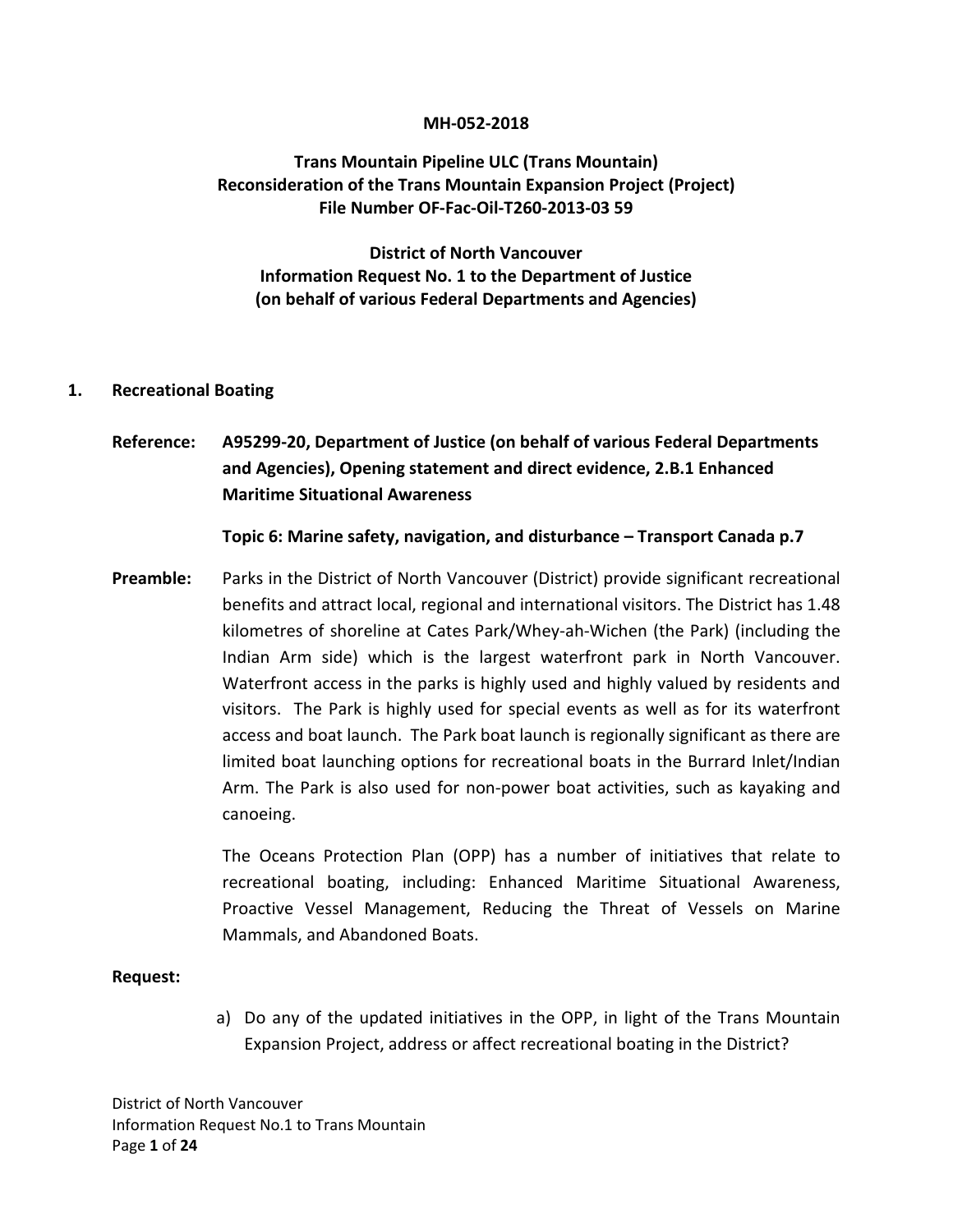b) Are there any plans to look at recreational boating access for Burrard Inlet from a socio-economic perspective?

## **2. Anchorages**

# **Reference: A95299-20, Department of Justice (on behalf of various Federal Departments and Agencies), Opening statement and direct evidence, 2.B.8 Anchorages**

**Preamble:** As part of the OPP, Transport Canada is developing a national anchorages initiative for the identification of anchorages and best practices for the behavior at anchor (outside of the jurisdiction of a Canada Port Authority or a public port). The goal is to ensure that no one coastal community is overwhelmed with large freighters in their near shore waters. This initiative will lead to the development of a national anchorage framework and best practices guide for ships at anchor.

#### **Request:**

- a) Are there any changes planned to the existing anchorages in Burrard Inlet in the vicinity of the District? This includes any new anchorages or changed use of existing anchorages.
- b) It is noted that the anchorage initiative will develop a best practices guide for ships at anchor outside of ports. Will any new approaches identified in the proposed best practice guide for ships at anchor be reviewed for potential application within the port?

## **3. Regional Response Planning**

# **Reference: A95299-20, Department of Justice (on behalf of various Federal Departments and Agencies), Opening statement and direct evidence, 2.B.12 Regional Response Planning p.16**

**Preamble:** Regional Response Planning is a key element of the OPP that will bring together results from other initiatives and apply them to planning, preparedness and response for marine oil spills. The pilot project is building integrated plans that include notification and alerting procedures. The plans will include risk assessment based on a methodology developed collaboratively.

District of North Vancouver Information Request No.1 to Trans Mountain Page **2** of **24**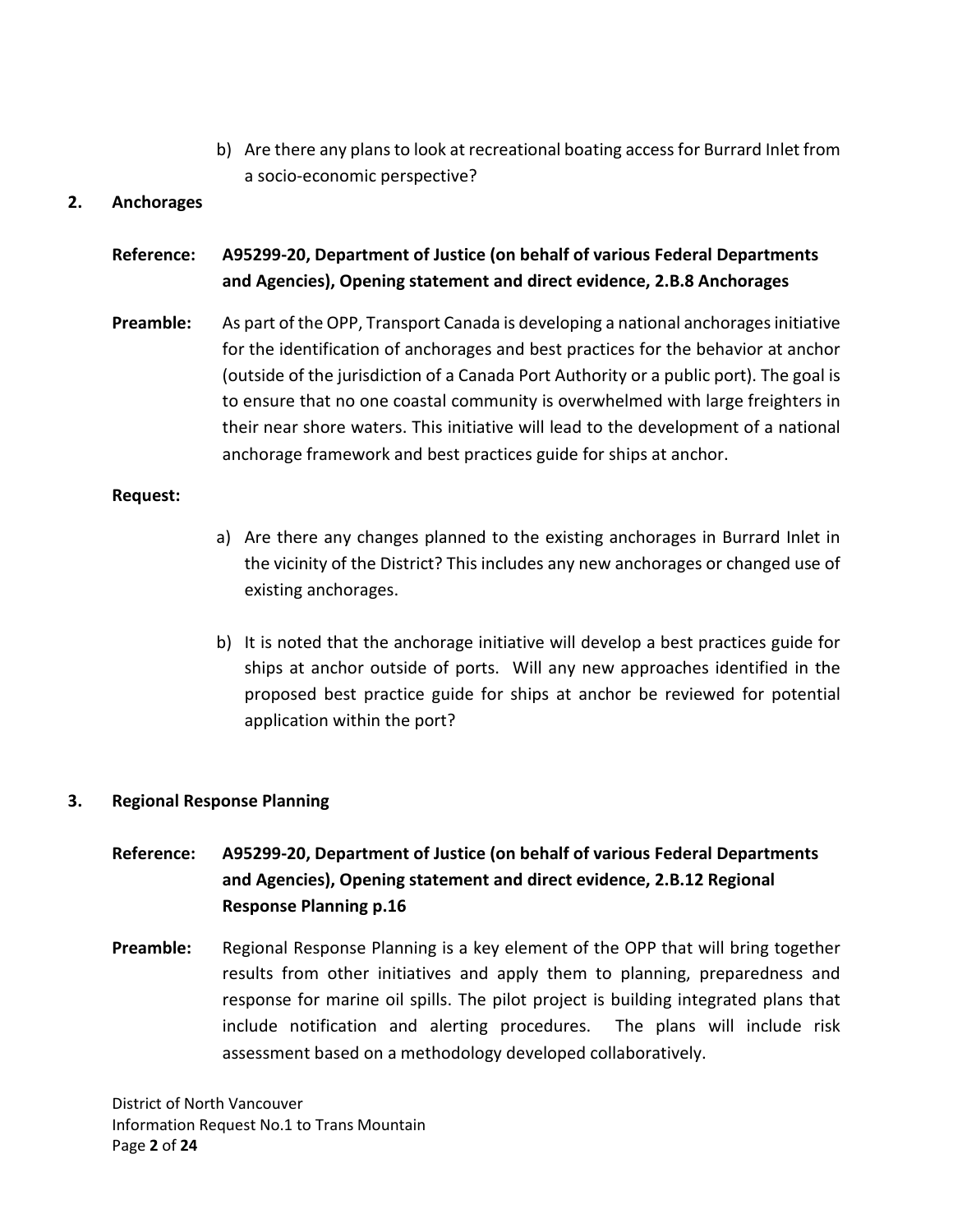The guidance document prepared by Health Canada (2018) is directed primarily at public health and emergency management practitioners responsible for the public health management of chemical incidents. It is intended to assist in the development of emergency preparedness plans and in the design of scenarios for emergency exercises.

The Health Canada (2018) section on evacuation and sheltering in place notes that public safety should be the over-riding priority.

#### **Request:**

- a) How are Health Canada recommendations being incorporated into regional response planning for the Lower Mainland?
- b) Will there be a specific annex in the Greater Vancouver Integrated Response Plan ("GVIRP") and an emergency exercise which provides information for first responders and the environmental unit in the Unified Command regarding air quality considerations for public and first responder safety?
- c) Will there be emergency exercises for a marine spill scenario which includes air quality issues and coordination with local governments and appropriate local heath authorities for making evacuation or shelter in place decisions?
- d) What real-time air quality data will be provided to local emergency planners in the event of a large or credible worst-case scenario spill and how quickly will it be provided?
- e) When a marine spill happens, who decides what area comprises the initial hazard risk area for immediate response?
- f) Is Health Canada planning to utilize the national public emergency alert system in the event of a significant marine oil spill in Burrard Inlet?
- g) What are the expected time frames for acute exposure limits for air quality contaminants to be within safe categories in the event of a large-scale marine spill? How long might a shelter in place order be required?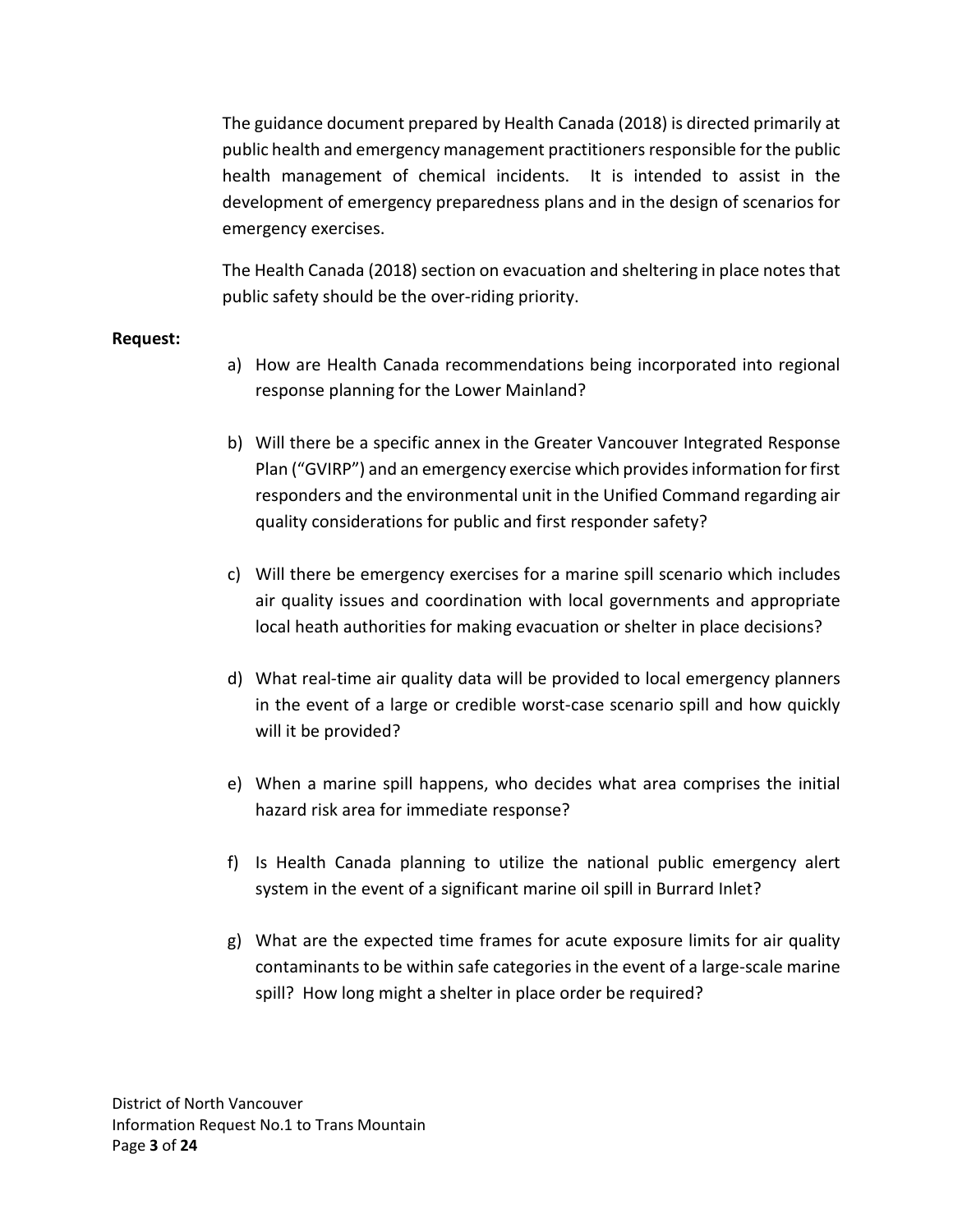### **4. Spill Response Cost Recovery**

**Reference: A95299-20, Department of Justice (on behalf of various Federal Departments and Agencies), Opening statement and direct evidence 2.B.18 Legislative Amendments to Key Legislation**

## **Modernize Canada's Ship-Source Oil Pollution Fund p.25**

**Preamble:** A number of amendments to the Marine Liability Act are discussed by the Federal Departments and Agencies to ensure that Canada's Ship-Source Oil Pollution Fund is suitably adapted to provide effective and adequate compensation to all Canadians.

> Both Canada's and the international frameworks are based on the principle of "polluter pays" which makes the polluter liable for all response costs and damages associated with an oil spill (Transport Canada). In the event of an oil spill from a tanker in Canadian waters, the owner of the tanker (*i.e.* the Responsible Party) would be liable for the cost of clean-up and compensation to affected parties subject to the limits of their liability.

> To ensure that funds can be provided more quickly to responders, the amendments to the Marine Liability Act would allow the Fund to provide emergency funding to the Canadian Coast Guard to respond to a significant oil spill. The Canadian Coast Guard would use these funds to respond to the oil spill as well as compensate third parties for their response activities under its direction. These amendments are intended to create a simplified and expedited process for small claims.

> The GVIRP advises that local governments are responsible for collecting information on their costs incurred in responding to the spill and pursuing cost recovery from the Responsible Party as required.

> District staff are familiar with the Emergency Management BC Disaster Financial Assistance (DFA) program and have experience with the emergency response and recovery measures and limits to recovery claims as well as administration of processing.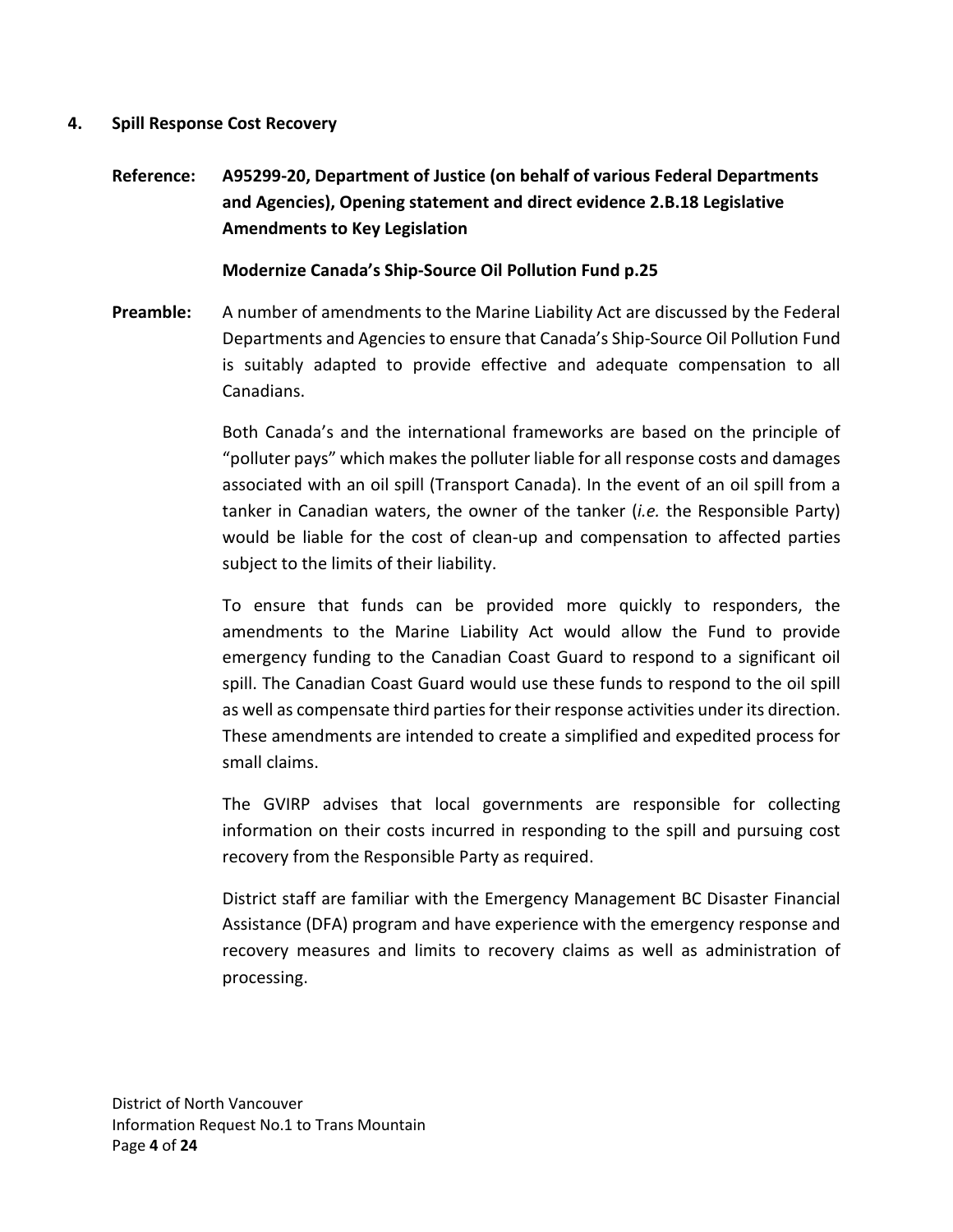#### **Request:**

- a) Are there outstanding expense claims by local governments that were affected and responded to the MV Marathassa spill in 2015? What percentage of expense claims have been paid to date? What is the anticipated timeline to have any outstanding expenses resolved?
- b) Please provide details on the simplified and expedited process for small claims through the Coast Guard. Does the claim process include recovery of the direct and indirect economic impacts to District residents from a spill, including compensation for restrictions to quality of life and enjoyment of property, impacts to property values as the result of a spill and claims related to health care concerns.
- c) How would these amendments proposed in the OPP assist local governments in recovering expenses arising from the direct and indirect economic impacts from an accidental spill, including impacts to public property and infrastructure, first responder response costs, loss of workforce and productivity as a result of response costs, health-care and litigation costs? What is the anticipated timeline for processing a small claim for local government? What is the threshold to define a small claim?
- d) Is there a role for the Province in assisting with cost recovery for local governments? If yes, what is the role of the Province in processing the claims.

## **5. Health-related Spill Concerns**

**Reference: A95299-20, Department of Justice (on behalf of various Federal Departments and Agencies), Opening statement and direct evidence Reference: 2.E. Pillar 4: Investing in oil spill research and spill response methods**

> **Topic 5: Marine oil spills – Environment and Climate Change Canada/Fisheries and Oceans Canada/Natural Resources Canada p.43-44**

#### **District of North Vancouver Climate Change Adaptation Strategy (July 2017)**

**Preamble:** The update from the federal agencies includes investments in oil spill research and spill response methods to ensure that decisions taken in emergencies are

District of North Vancouver Information Request No.1 to Trans Mountain Page **5** of **24**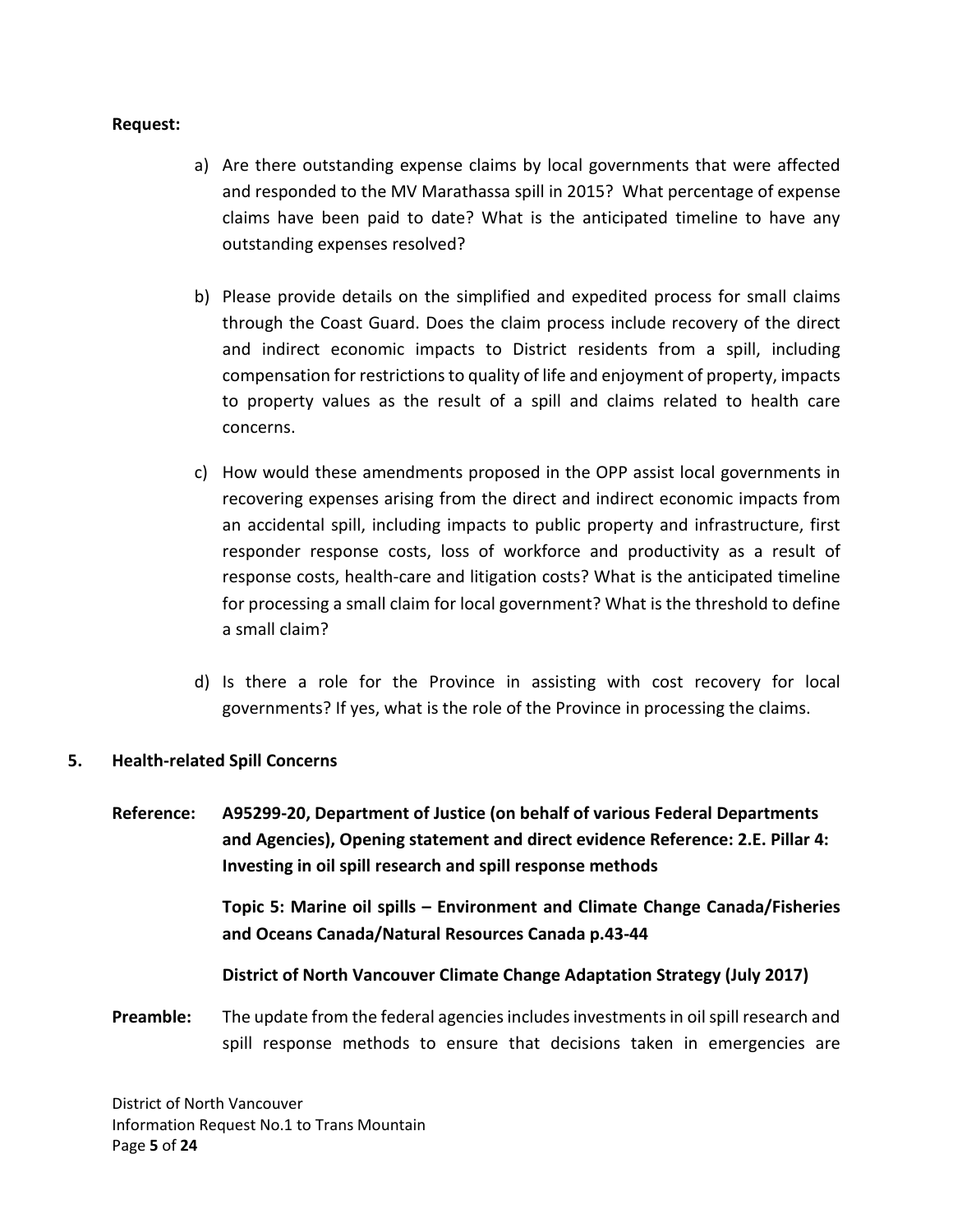evidence-based. Since the initial NEB review, new information has become available and the federal government has improved its understanding of the fate and behavior of petroleum products, including diluted bitumen, should they spill into fresh or marine waters. With respect to diluted bitumen specifically, federal scientists have communicated that they have made considerable progress, including peer-reviewed and guidance documents on oil fate and behavior, physical/chemical properties, petroleum forensics, spill countermeasures, field response, remote sensing, and oil spill modelling.

The District has submitted its Climate Change Adaptation Strategy that was finalized in July 2017 as evidence in the Reconsideration. The District is experiencing climate change now. Since 1980, temperatures have increased by approximately 1.2  $^{0}$ C and in recent years, the District has experienced a number of extreme climate-related events, including record-setting summer temperatures and multiple heat-wave warnings. The major types of climate change projected for the 2050s relative to a 1980s baseline includes:

- Average annual temperatures are projected to increase by approximately  $2.9^{\circ}C$
- The average number of hot summer days (above  $30^{\circ}$ C) is expected to increase from 2 to 13 days per year
- The temperature of extreme hot days expected to happen once every 20 years (a 5% chance of occurring any year) is projected to increase from  $33^{\circ}$ C to  $38^{\circ}$ C

The GVIRP identifies response partner roles for Burrard Inlet in Appendix 1.

Health Emergency Management BC (HEMBC-Lower Mainland) specifically supports Fraser Health, the Provincial Health Services Authority, Vancouver Coastal Health and Providence Health Care. HEMBC-Lower Mainland would be involved if the health and safety of human populations is impacted by a spill. Vancouver Coastal Health would provide expertise through input into decisions for protecting human health and advising the public, including but not limited to the need for evacuation or shelter in place for air exposure to contaminants in initial hours of a spill and establishing criteria for lifting an evacuation/shelter in place order.

## **Request:**

a) Has there been new research specifically on the air contaminants that will result from a spill in fresh or marine waters? Does this research include evaporation rates

District of North Vancouver Information Request No.1 to Trans Mountain Page **6** of **24**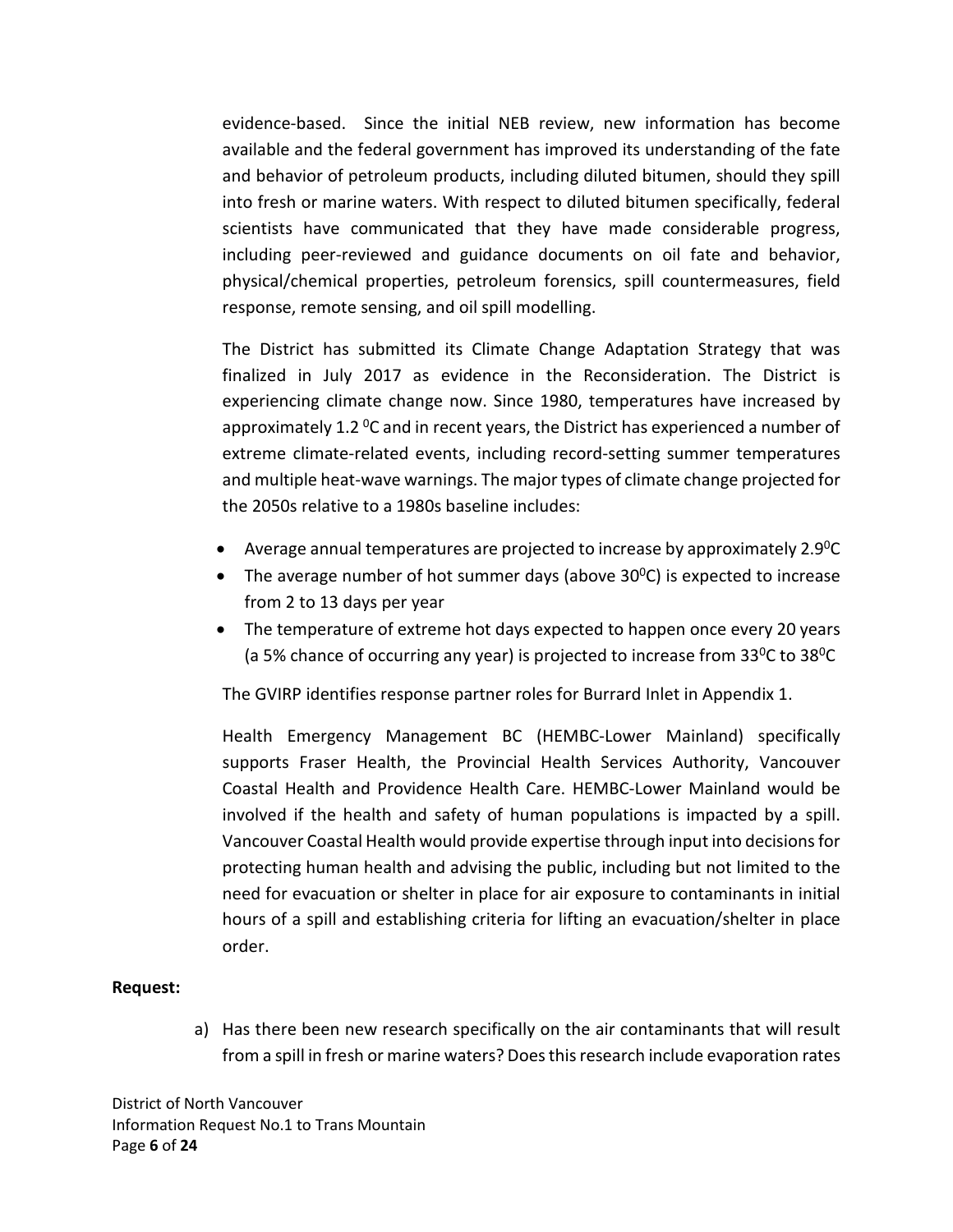during summer high temperature events? Does it include summer temperatures that are projected to occur in the Project area in the 2050s?

- b) Does this improved understanding of the fate and behavior of diluted bitumen in the context of human health considerations change anything from previous assessments by Health Canada?
- c) Have HEMBC-Lower Mainland, Vancouver Coastal Health and/or Fraser Health been asked for input into areas of research that could assist them in providing expertise into decisions to protect human health in a marine spill scenario?

## **6. Risks of Dispersants**

**Reference: A95299-20, Department of Justice (on behalf of various Federal Departments and Agencies), Opening statement and direct evidence Reference 2.E.2 Oil Spill Fate, Behavior and Response Technology**

# **Health Canada Guidance for the Environmental Public Health Management of Crude Oil Incidents (2018)**

**Preamble:** The OPP alternate response measures (ARMs) program includes spill treating agents, including dispersants, surface washing agents and other chemical treatments to mitigate the environmental impacts of a spill. There is a recognition that that these approaches include a different suite of benefits and risks. It is our understanding that a science-informed analysis of the risks associated with each available option (i.e. net environmental benefits analysis (NEBA)) would be evaluated as part of the spill response.

> The intended purpose of dispersants is to break up oil slicks on the water's surface by increasing the rate at which oil droplets forma and move into the water column. Chemical dispersion does not reduce the amount of oil entering into the marine environment; rather, it changes where it goes and how quickly it gets there. The District previously asked questions on the use of Corexit and was advised that it was not approved for use in Canada and was not likely to be used in Burrard Inlet.

> There is new information that Corexit was approved for use in Canada in June 2016.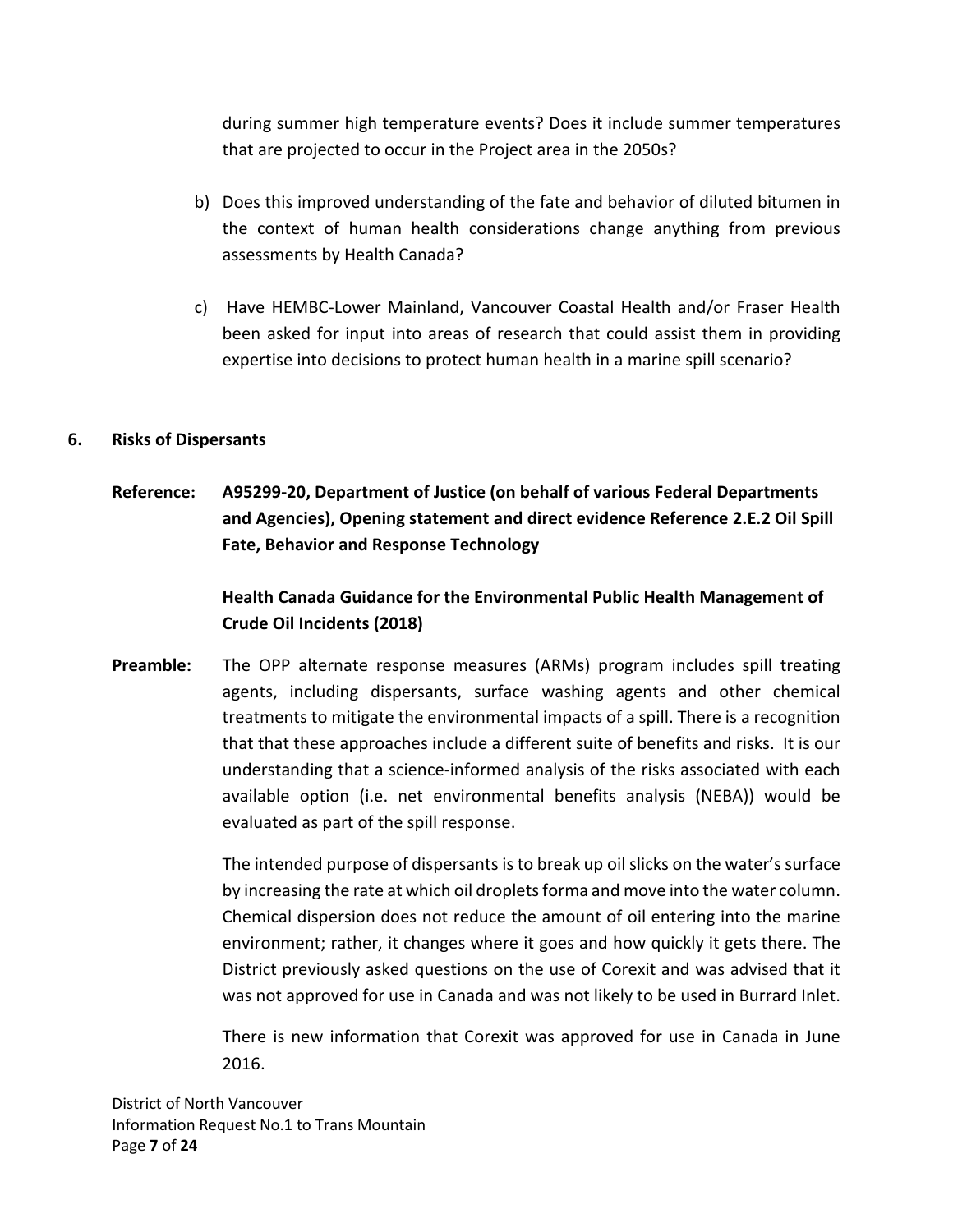The Health Canada Guidance for the Environmental Public Health Management of Crude Oil Incidents (2018) notes that chemical dispersants used to break up oil spills in water may pose risks to human health either directly or as a result of exposure routes for and bioavailability of various toxic chemicals contained in the dispersed oil.

## **Request:**

- a) How is the potential impact to human health taken into account in the NEBA analysis for the potential use of a dispersants?
- b) Is there information available from the recent research on the dispersants in the ARMs program that has been reviewed by Health Canada or local health authorities? Were any concerns identified for human health if dispersants are used near populated areas?
- c) Is there new research available for human health risk assessment specifically on the acute and chronic toxicity for a combination of dispersant(s) and the diluted bitumen products expected to be transported in the Trans Mountain Expansion Project?

## **7. GHG Emissions and Climate Change Goals**

**Reference: A95299-20, Department of Justice (on behalf of various Federal Departments and Agencies), Opening statement and direct evidence 5.C.1. Greenhouse gas emissions (GHGs) p.92**

**Katowice Climate Package, December 15, 2018**

**https://unfccc.int/news/new-era-of-global-climate-action-to-begin-underparis-climate-change-agreement-0**

**Preamble:** In the September 26, 2018 letter to Intervenors and others, the NEB requested information on four specific topics, stating that "Given the Board found four significant adverse effects related to project-related marine shipping in its original assessment (i.e. greenhouse gas emissions, Southern resident killer whale, traditional Aboriginal use associated with Southern resident killer whale, and the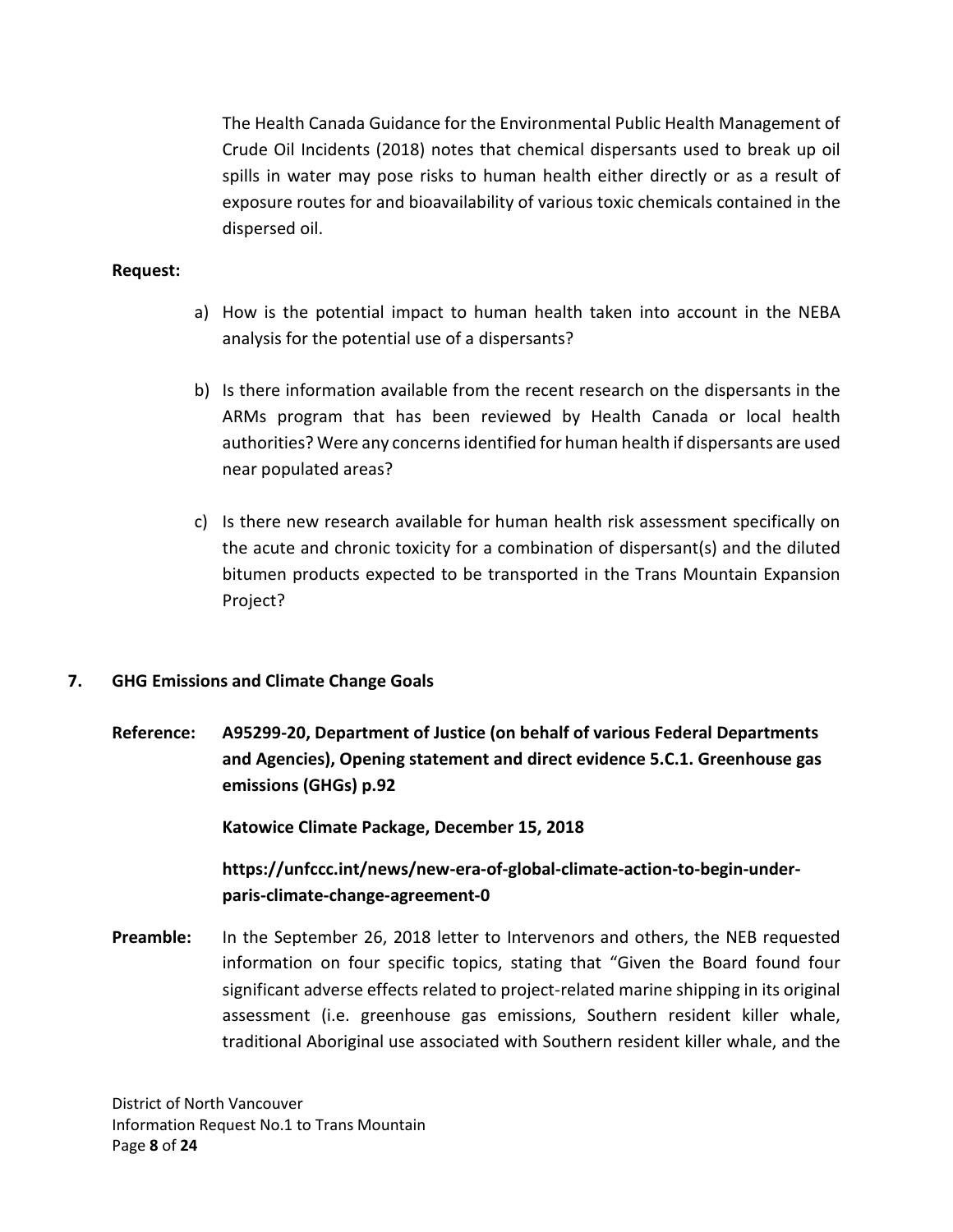potential effects of a large or credible worst-case spill), the consideration of mitigation measures will focus on these four matters. This will include consideration of whether the mitigation measure will change the Board's previous significance findings". As noted in the List of Issues in the direction for Reconsideration, the Board does not intend to consider the environmental and socio-economic effects associated with upstream activities, the development of oil sands, or the downstream use of the oil transported by the pipeline expansion. Any comments provided outside of the construction and operational GHGs for the actual pipeline expansion were not considered

On October 8<sup>th</sup>, 2018, the Intergovernmental Panel on Climate Change (IPCC) released its "Special Report on Global Warming of  $1.5^{\circ}$ C" which the District submitted as evidence in the Reconsideration. The IPCC report notes that limiting global warming to  $1.5^{\circ}$ C would require rapid, far-reaching and unprecedented changes in all aspects of society. The report reviews the benefits to people and natural ecosystems in limiting global warming to  $1.5^{\circ}$ C compared to  $2^{\circ}$ C. This special report was a key scientific input into the Katowice Climate Change Conference in Poland in December 2018 when governments review the Paris Agreement from 2015 to tackle climate change. Officials from nearly 200 countries including Canada agreed to a set of guidelines to implement the 2015 Paris agreement – this agreement is referred to as the Katowice Climate Package.

The Katowice Climate Package is designed to operationalize the climate change regime for the Paris Agreement. Countries are encouraged to factor the outcome of the dialogue into efforts to increase their ambition to reduce GHGs and to update their nationally determined contributions, which detail nations' climate actions in 2020.

The International Maritime Organization (IMO) sets marine vessel emissions standards with global application under the International Convention for the Prevention of Pollution from Ships (MARPOL Annex VI) Convention. P.92 (Federal parties' response to NEB questions, October 31, 2018). Transport Canada notes that Canada has been working with the IMO, of which Canada is a member state, to address GHG emissions in the international maritime sector. In 2018, the IMO agreed to an initial strategy on the reduction of GHGs and a path to reduce total annual GHG emissions from marine shipping by at least 50% by 2050. There is a vision to phase emissions out entirely in alignment with the Paris Agreement.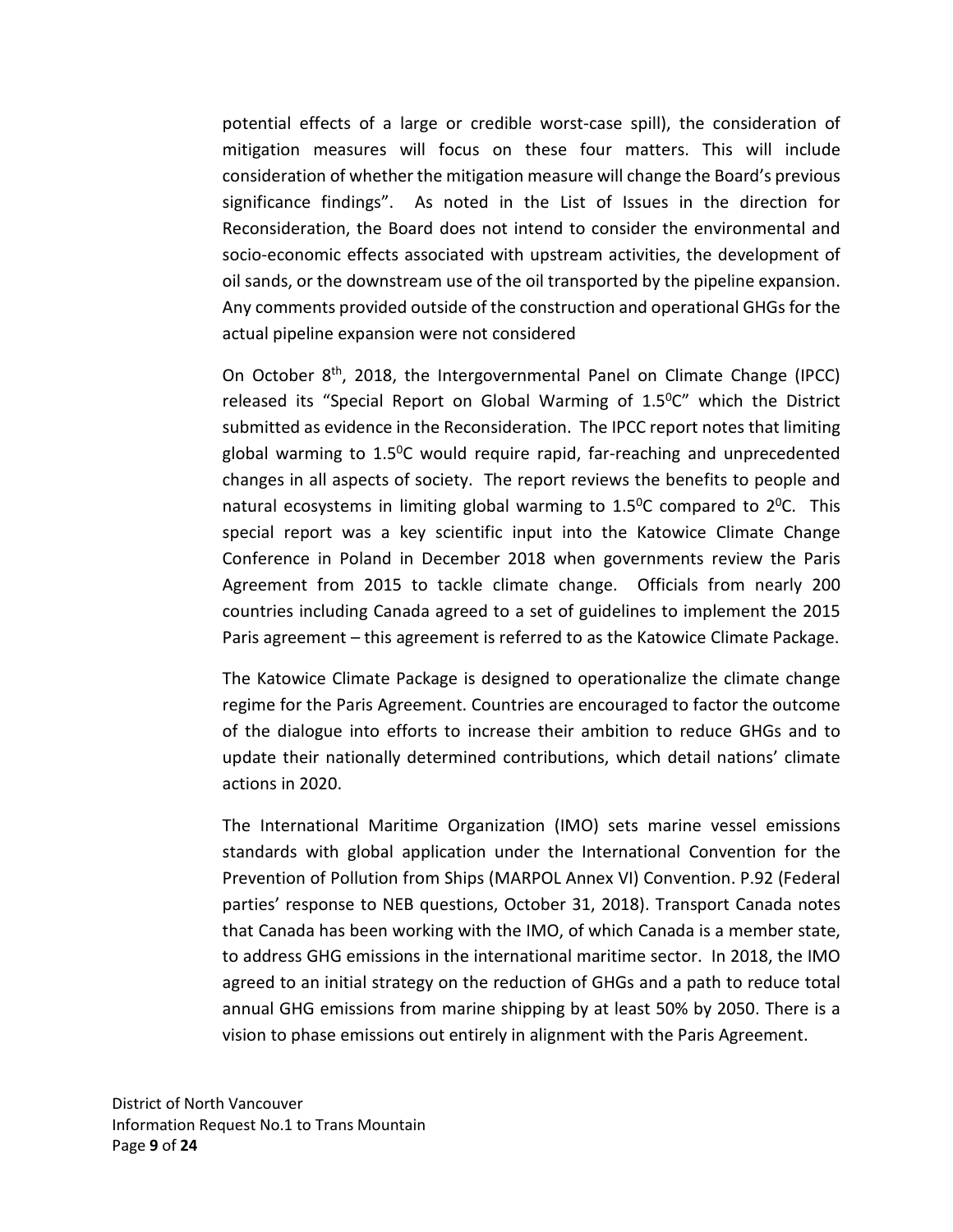Table 1. p. 94 of the federal evidence notes that project emissions for tankers to the 12-mile limit are 76,200 tonnes  $CO<sub>2</sub>$  annually and identifies options for tanker speed reduction. There is additional discussion on the potential reduction of GHG emissions based on penetration rate of Energy Efficient Design Index (EEDI) for Aframax size tankers calling at Westridge Marine Terminal.

## **Request:**

- a) Does the approval of the Trans Mountain Expansion Project and its associated increase in GHG emissions as a result of marine shipping allow Canada to meet its international commitments in the Paris Agreement and the Katowice Climate Package to reduce GHGs?
- b) Will there be any new consideration of GHG emissions associated with the Project to include upstream and downstream GHG emissions in light of the IPCC Special Report (2018) and the recent COP24 UN Climate Change Conference 2018 in Katowice, Poland? If yes, is there data on the increased emissions that will result from the project approval?
- c) Can Canada make its emission reduction targets needed in the next 12 years to limit global warming to 1.50C if the Trans Mountain Expansion Project is approved?

## **8. Updating Risk Assessments**

**Reference: A95299-20, Department of Justice (on behalf of various Federal Departments and Agencies), Opening statement and direct evidence 5.C.3 Marine Oil Spills p.102**

#### **Final Argument District of North Vancouver**

- **Preamble:** The final argument of the District to the NEB on January 12, 2016 identified significant environmental and public health risks to the District and sensitive ecological areas on its waterfront. The key issues of concern to the District are:
	- a) Environmental impacts of the project, including air quality, human health, parks, natural environment and ecology; and
	- b) Emergency spill response, both planning and execution.

District of North Vancouver Information Request No.1 to Trans Mountain Page **10** of **24**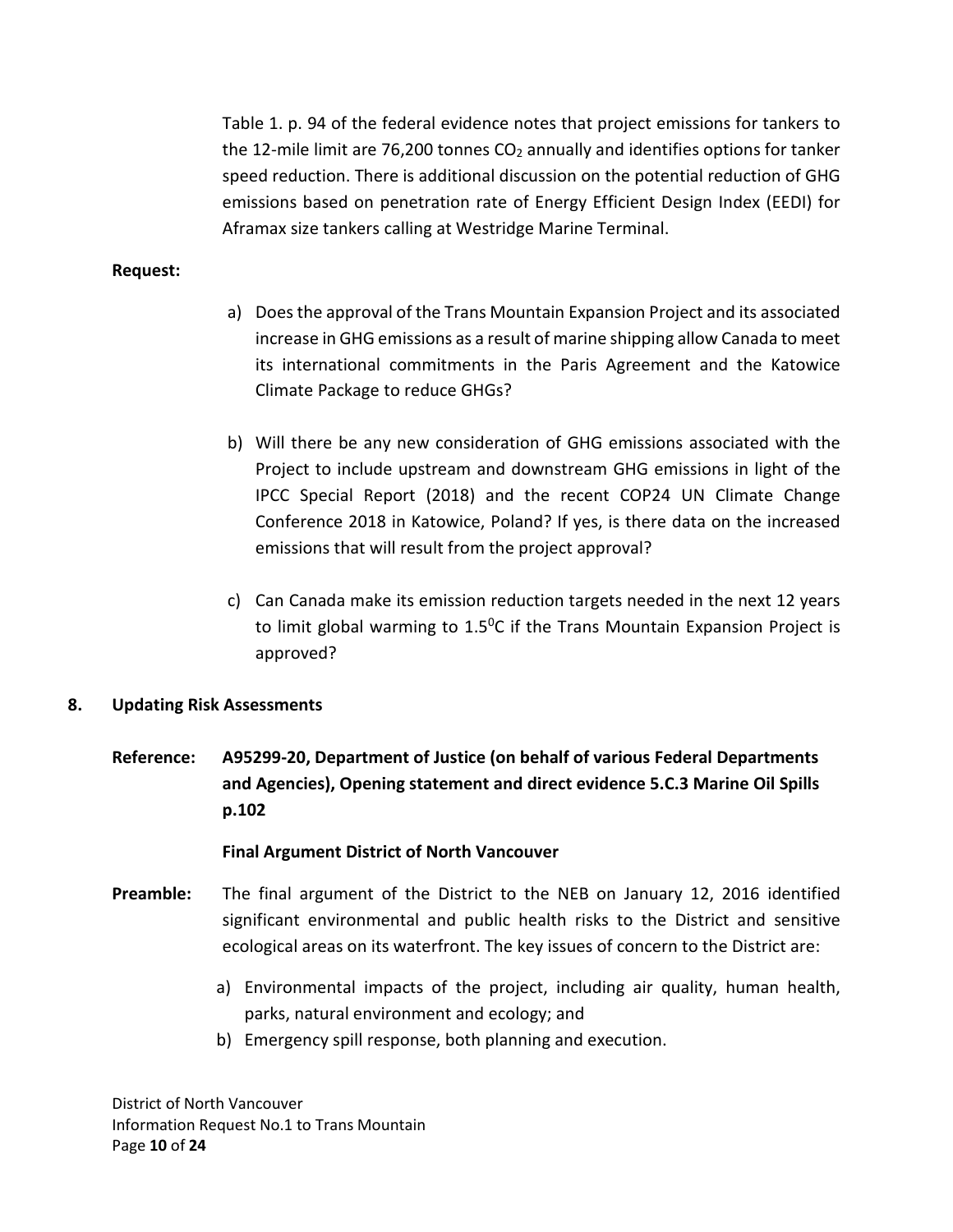It is appreciated that the Government of Canada has several ongoing science and research initiatives related to oil spill preparedness and response. There is an issue of timing as a number of the efforts underway that will inform the District's assessment of whether its concerns have been addressed will not be completed before the Reconsideration process is completed.

#### **Request:**

- a) Has the risk assessment for the original Trans Mountain Expansion Project Application been updated to reflect the marine safety improvements proposed as part of the OPP?
- b) Have the comments from Health Canada (letter of comment 2015) been addressed in the Human Health Risk Assessment consideration?

#### **9. Risks to Mudflats and Wildlife**

# **Reference: A95299-20, Department of Justice (on behalf of various Federal Departments and Agencies), Opening statement and direct evidence, 6.C.2.1 Summary of Previous ECCC Written Evidence p.110**

**Preamble:** The District is a municipality with a land area over 160 km2 located on the North Shore of Burrard Inlet, directly across from the Westridge Marine Terminal. The District's natural features, including rivers, wetlands, forests and marine waterfront, provide a spectacular setting and strong community identity from socio-economic, recreational and environmental perspectives. The waterfront contributes immensely to the values and lifestyle of 85,238 District residents. There are over 40 kilometers of shoreline frontage comprised of District-owned, private residential and commercial land, all of which border on Burrard Inlet and Indian Arm. This includes the Conservation Area at Maplewood Flats, operated by the Wild Bird Trust, which is the last remaining undeveloped waterfront wetland on the North Shore - its importance as bird habitat is internationally recognized.

> In its written evidence for the original Project review, Environment and Climate Change Canada (ECCC) provided expert information and knowledge in relation to the potential for Project impacts on marine birds from spills. It remains ECCCs view in 2018 that a large scale spill resulting from the Project has the potential to result in significant impacts to marine birds.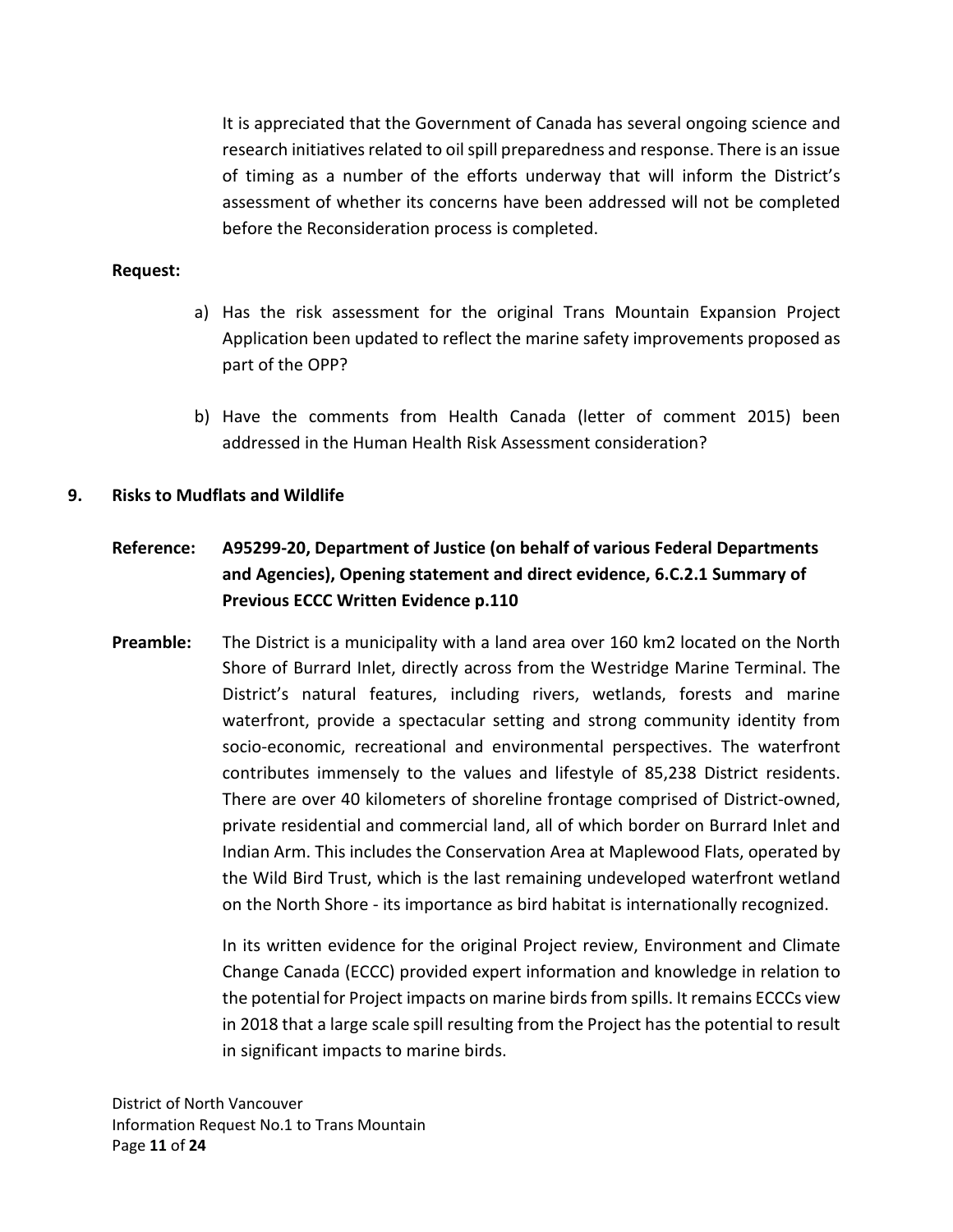The District had previously asked a number of questions related to the potential impacts to wildlife as the result of a marine spill. The response was that the Application, Volume 7, Section 4.8 outlined the process to enhance Kinder Morgan Canada Inc.'s (KMC) existing emergency management programs as they relate to the Trans Mountain Pipeline system to address the needs of the Project and that the final programs would be developed in a manner consistent with the NEB's draft conditions related to emergency response (Filing ID A3V8Z8). The response stated that "Although the information requested is not within the scope of this proceeding and not relevant to the NEB List of Issues, Trans Mountain Pipeline ULC (Trans Mountain) offers the following response to your question:

Recovery and treatment of impacted wildlife is a very specialized discipline requiring specific training and equipment. KMC has a wildlife recovery contractor with federal migratory permits and provincial rehabilitation permits on contract for immediate response to an incident across the TMPL system. The contractor will respond with the appropriate scale of equipment and trained personal as the situation requires.

## **Request:**

- a) Does the ECCC expert knowledge identify new specific concerns related to air quality impacts to marine birds in the event of a spill?
- b) Is there a need for air quality monitoring equipment to identify air contaminants in the vicinity of the Maplewood tidal mudflats for wildlife and human health purposes and any mitigation measures that could limit exposure during the first 6 hours of an oil spill?
- c) Have there been any changes or updates to the wildlife rescue and recovery programs available in the Project area in the past 3 years? Is there adequate wildlife emergency response capacity available in our region in the event of a worst case spill?
- d) Please provide any new details on the specific facility requirements for the successful care of oiled wildlife. Please provide any updates on pre-planning and pre-identification of potential sites for the Wildlife Care Centre.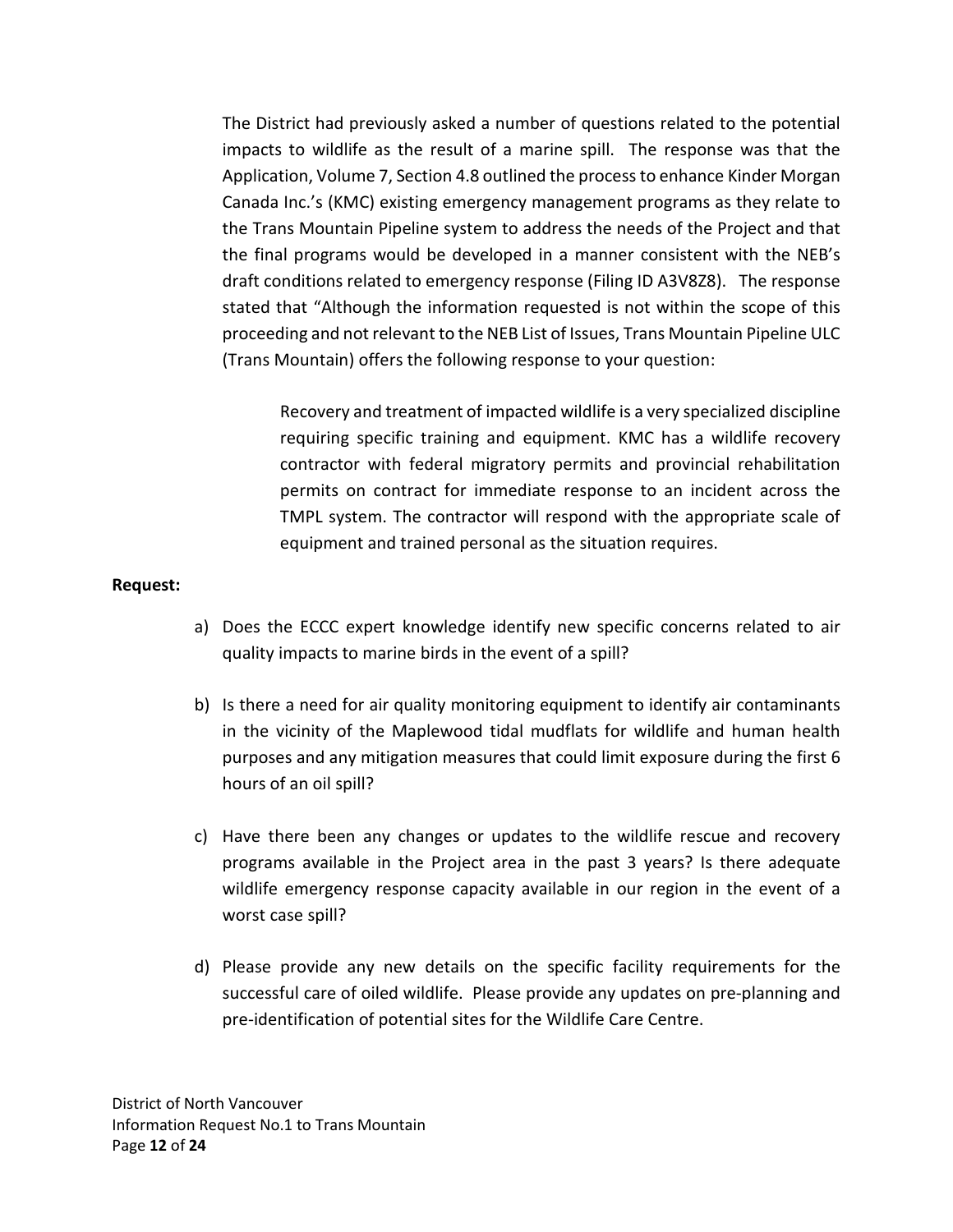### **10. Dilbit Cleanup**

**Reference: A95299-20, Department of Justice (on behalf of various Federal Departments and Agencies), Opening statement and direct evidence 6.C.3.2 ECCC Response – Information on Research and Findings related to the Fate and Behavior and Clean-up of Oil Spilled in Marine Environments p. 118**

> **A3S5G2, Application of Volume 8C, TERMPOL Reports, TR 8C-12, S7. – A study of Fate and Behavior of Diluted Bitumen Oils on Marine Waters**

**Preamble:** The update provided by the federal agencies notes ECCC is conducting work to evaluate the physiochemical properties of diluted bitumen through the OPP and as part of its research activities. The evidence provided summarizes the finding of several studies that look at the efficacy and applicability of traditional spill countermeasures for the unique composition of the engineered products created by blending condensate and crude oils with the heavy bitumen from the oil sands.

#### **Request:**

- a) In ECCC's expert opinion, has the recent research on the cleanup considerations for dilbit informed the risk assessment associated with a large marine spill?
- b) Does ECCC have an updated opinion as to the feasibility of cleaning up diluted bitumen on the sediment types identified in the District's previous evidence submitted in OH-001-2014?
- c) Are there any updates in the past 3 years on the clean-up strategies that could be deployed in Burrard Inlet, particularly for mudflat substrate environments?
- d) Based on known spill clean-up technologies available at this time, what is the estimated % recovery of dilbit product on the shoreline types identified in the District's previous evidence submitted in 2015?

## **11. Spill Response Hazard Assessment**

## **Reference: A95299-20, Department of Justice (on behalf of various Federal Departments and Agencies), Opening statement and direct evidence 6.C.3.2 ECCC Response –**

District of North Vancouver Information Request No.1 to Trans Mountain Page **13** of **24**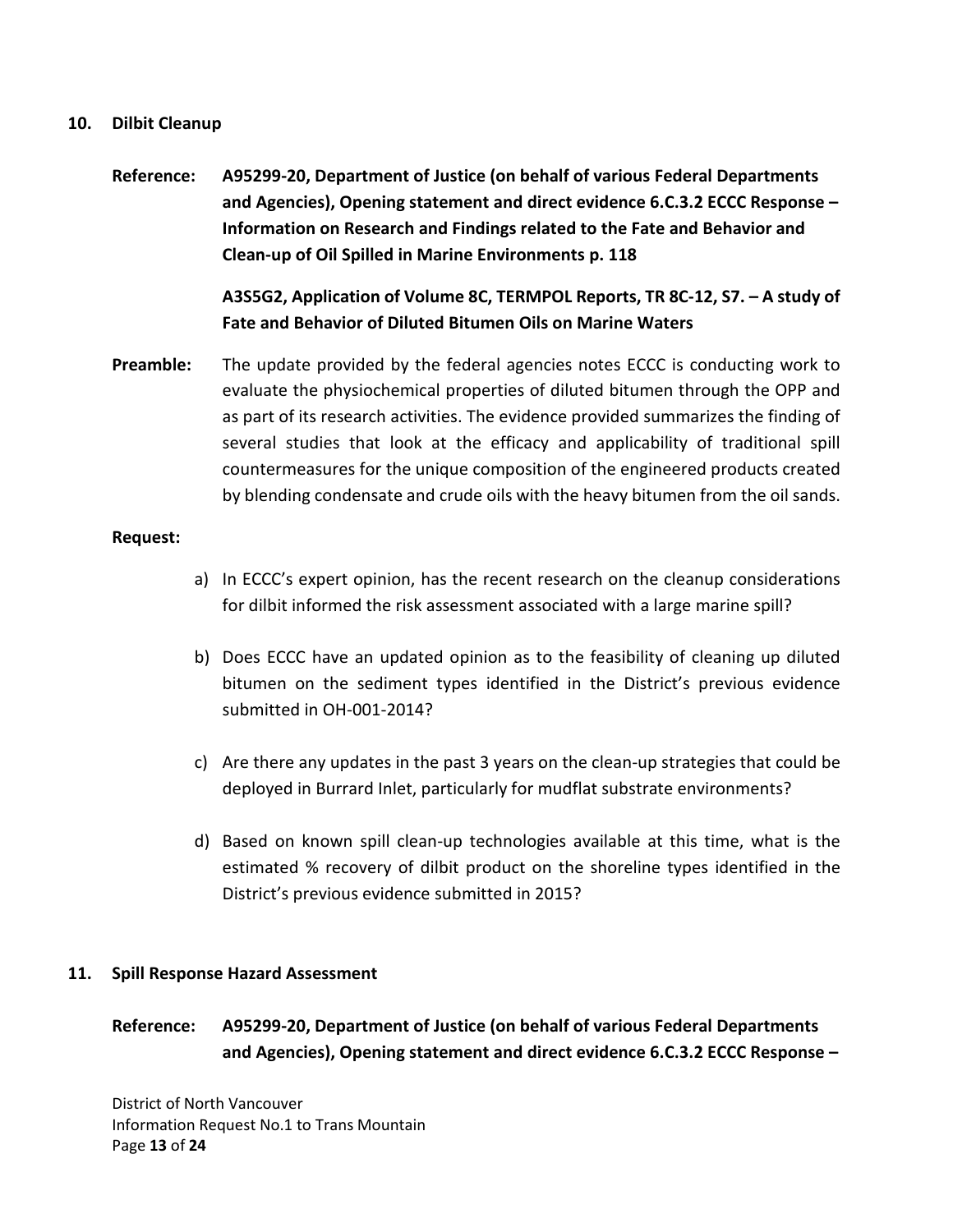**Information on Research and Findings related to the Fate and Behavior and Clean-up of Oil Spilled in Marine Environments p. 128 Emergency preparedness p. 188**

**Heath Canada, 2018. Potential Health and Safety Concerns for Oil Spill Responders working in proximity to spills of unconventional crude oil**

**Preamble:** A recent literature search study completed in 2017 examined health and safety concerns and identified tools for government personnel that are required to work in close proximity to dilbit spills. It was noted that characteristics of dilbit can differ from conventional crude oils largely as result of the small molecular weight of the condensate portion of dilbit. It notes that evaporation of the dilbit could result in the rapid transfer of 12-16% by weight of the mass to air within the first 6 hours of a spill. It is noted that there is a potential inhalation and contact threat to first responders under certain significant spill scenarios.

> Recommendations for air quality monitoring instrumentation, chemical protective clothing, medical monitoring and decontamination protocols were put forth. The literature search study was followed by work to (1) undertake a task hazard analysis for ECCC personnel and then develop safe work procedures; and (2) undertake training guidance documents for on-site safety planning, including protective equipment and other tools for use by ECCC staff.

> The update provided by the federal departments notes that the Canadian Coast Guard launched the Regional Response Planning Oceans Protection Plan initiative, which is piloting a collaborative, transparent, integrated, holistic and risk-based approach to planning and preparing for marine oil spills in Northern British Columbia. The methodology being developed and lessons learned in the Northern British Columbia Pilot are applicable to ongoing environmental response planning efforts in the rest of the country, including southern British Columbia.

> The GVIRP for marine pollution incidents is designed to serve as a guide for multiagency on-water response to serious oil pollution events in the area of English Bay and Burrard Inlet.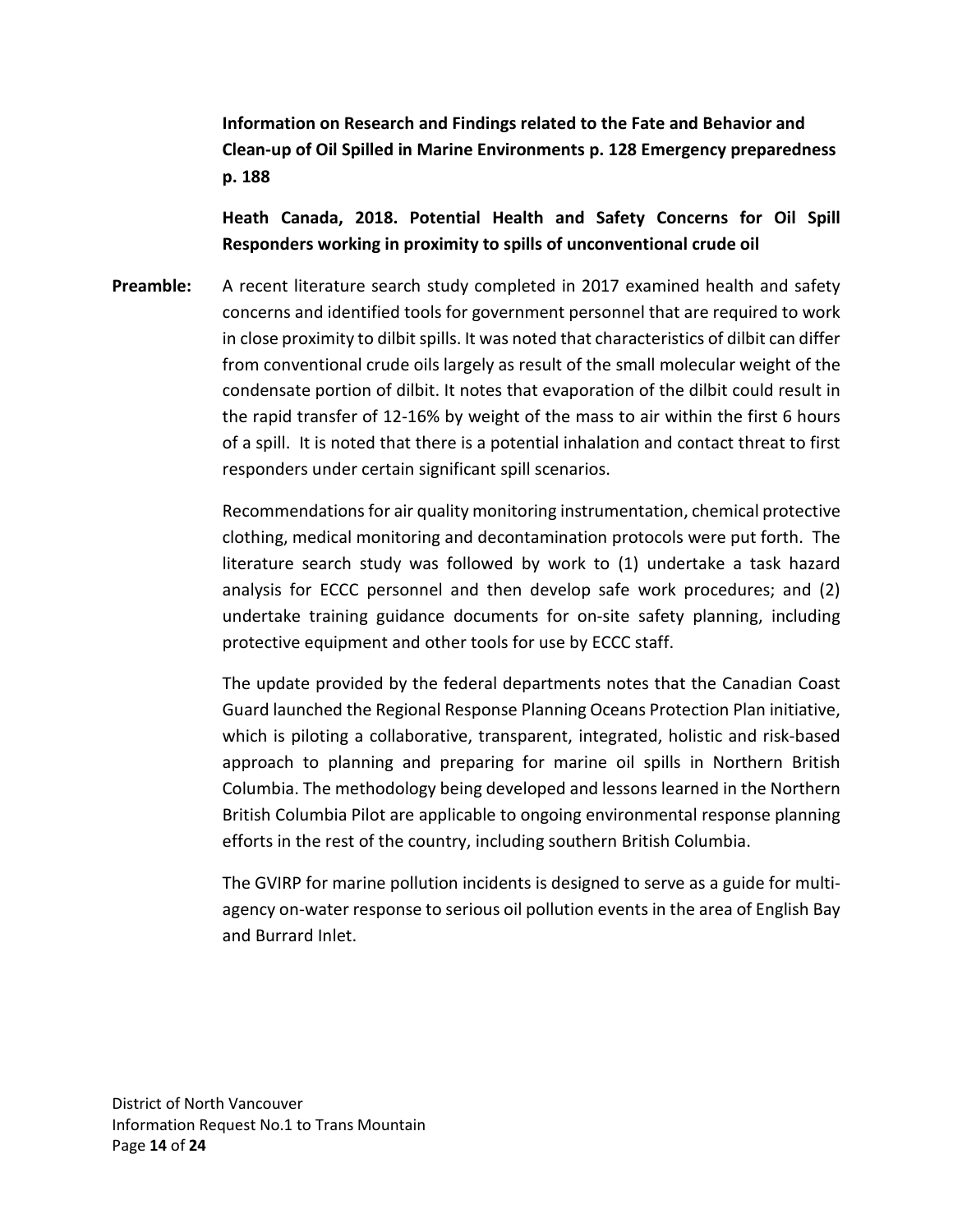#### **Request:**

- a) Is there a change to the potential air quality impacts in the original assessment with the evaporation of the dilbit could result in the rapid transfer of 12-16% by weight of the mass to air within the first 6 hours of a spill?
- b) Has the work been completed for the task hazard analysis and safe work procedures for ECCC personnel? If yes, when?
- c) Has the work been completed for the training guidance documents for on-site safety planning including protective equipment and other tools for use by ECCC staff? If yes, when?
- d) Have the recommendations for air quality monitoring instrumentation, chemical protective clothing, medical monitoring and decontamination protocols been shared with other first responders including local governments and indigenous communities?
- e) Are the task hazard analysis and guidance documents planned to be a reference or appendix in the GVIRP?

## **12. New Health Canada Guidance re. Spill Response**

**Reference: A95299-20, Department of Justice (on behalf of various Federal Departments and Agencies), Opening statement and direct evidence 8A. p.195**

**Health Canada's 2015 Letter of Comment (Exhibit A4S0Z6)**

**New HC Guidance for the Environmental Public Health Management of Crude Oil Incidents – A guide Intended for Public Health and Emergency Management Practitioners published in 2018.**

**Preamble:** Health Canada (HC) is the federal department responsible for helping Canadians maintain and improve their health. HC provided the NEB with specialist or expert knowledge for air quality, drinking and recreational water quality, noise, contamination of country foods and human health risk assessment. Consistent with subsection 5(1)(c) of CEAA 2012, HC focused its analysis on impacts of the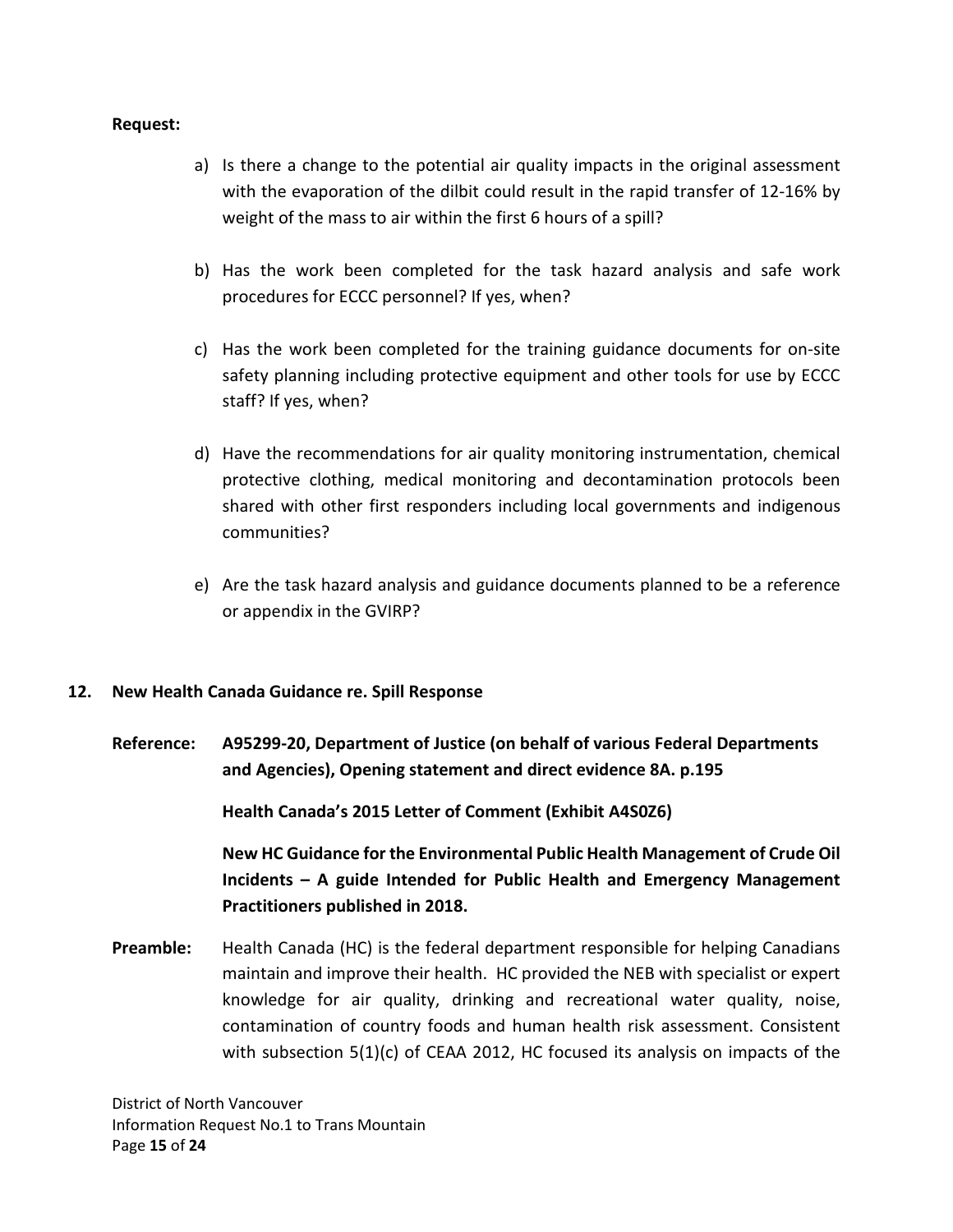Project on the health of indigenous peoples and paid special attention to health concerns raised by indigenous peoples during the assessment process.

There is a reference to the new HC Guidance for the Environmental Public Health Management of Crude Oil Incidents – A guide Intended for Public Health and Emergency Management Practitioners published in 2018.

### **Request:**

a) Does the information in the 2018 HC Guidance change the findings and recommendations in the Health Canada Letter of Comment for first responders and general public health risks?

#### **13. Human Health Exposure in Spill Response**

**Reference: A95299-20, Department of Justice (on behalf of various Federal Departments and Agencies), Opening statement and direct evidence, 8A. p.195**

**A56004, Application Volume 5B, 7.2.8, Community Health p.7-198**

**Health Canada's 2015 Letter of Comment (Exhibit A4S0Z6)**

**Preamble:** Health Canada is the federal department responsible for helping Canadians maintain and improve their health. HC provided the NEB with specialist or expert knowledge for air quality, drinking and recreational water quality, noise, contamination of country foods and human health risk assessment.

> The most densely populated communities in British Columbia live on the shores of Burrard Inlet. The District has approximately 13,000 residents living within 4 kilometres of Westridge Marine Terminal. Burrard Inlet is a waterway that is used by recreational boaters and commercial boat traffic. It is surrounded by commercial, industrial and residential properties as well as several popular parks. There are also District residents who reside in water-access-only properties in Indian Arm. In the event of a land-based or marine spill that results in product entering the marine environment, there is the potential for on-water exposure to the spill for recreational boaters, other commercial water traffic and near-shore residents.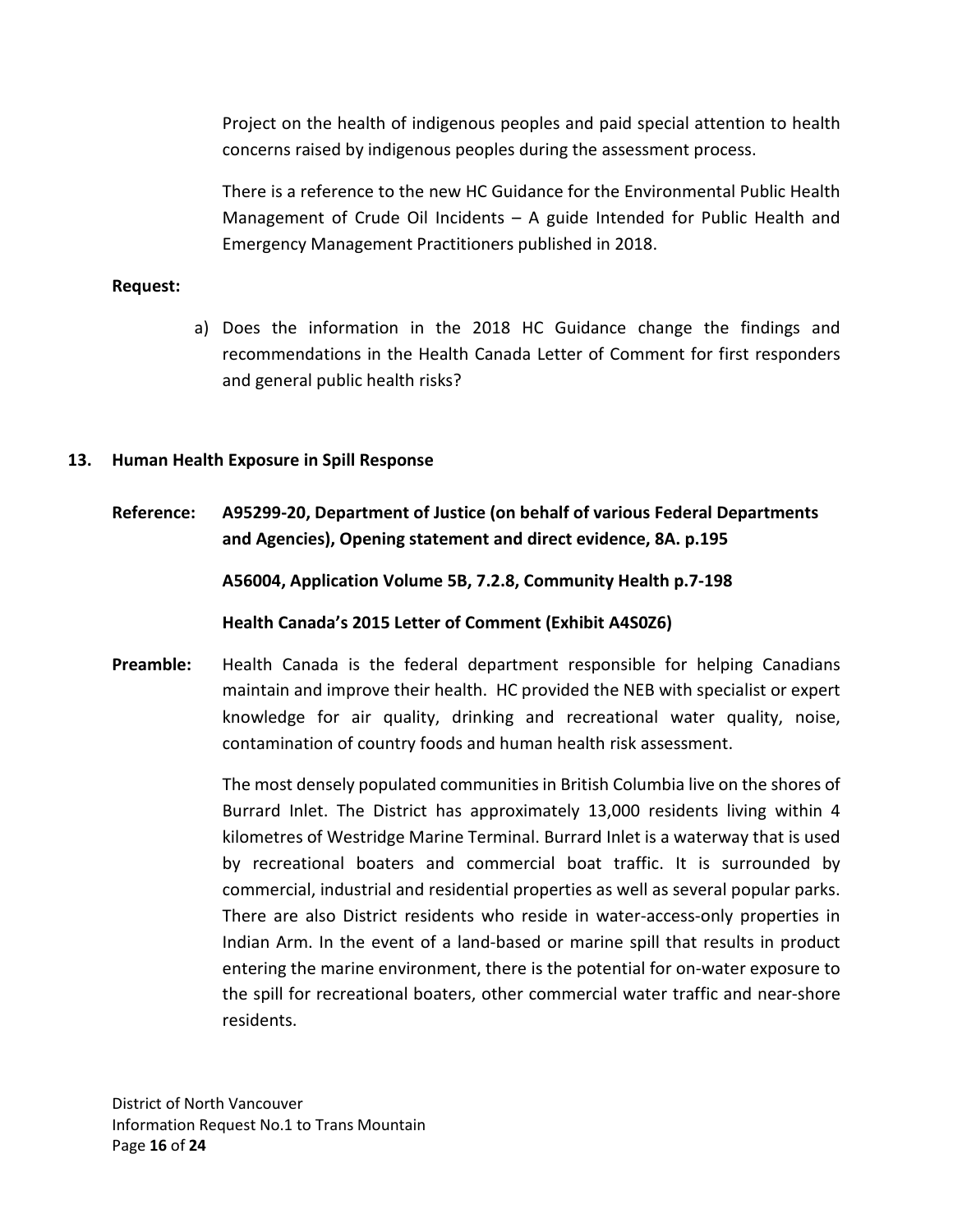The potential for contaminant, noise and odour effects, both under normal construction/operations conditions and in the context of spills, have been raised repeatedly by health officials, local residents and other stakeholders and were specifically raised during a panel presentation on the Project hosted by the District in September 2013.

It was our previous understanding in the 2015 review that within 2-3 hours of a spill, the lighter fractions of oil begin to evaporate. Depending on temperature, wind and the volume of the spill, there are air quality, health and potential fire concerns. In particular benzene,  $H_2S$  and 10% LEL are of concern. If a spill is large enough, public evacuations may be required. In order to understand the potential requirement for public evacuations and to allow for pre-plans to be updated, advance spill modelling and air quality modelling should be done over several different spill scenarios and volumes up to and including the worst case scenario as recommended by the Tanker Safety Expert Panel (complete discharge of tanker oil cargo and bunker fuel). The results of such air quality modelling are needed to assess the potential health effects which in turn would provide guidance for the planning and prediction of when evacuations or shelter in place decisions may be needed.

## **Request:**

- a) In the event of a spill, please provide updated details on how the concerns of District residents who have health concerns related to their potential exposure to air contaminants (i.e. benzene) will be addressed. In the event of a marine spill, are there adequate medical resources available to address these concerns?
- b) Please provide updated details on how the emergency plan will address human health risk exposure for recreational boats on the water, including boat launches in parks and marinas.
- c) Please provide updated details on the availability and time required for set-up of the air quality monitoring equipment listed in the Emergency Response Plan for Westridge Terminal. Please provide details specific to the District.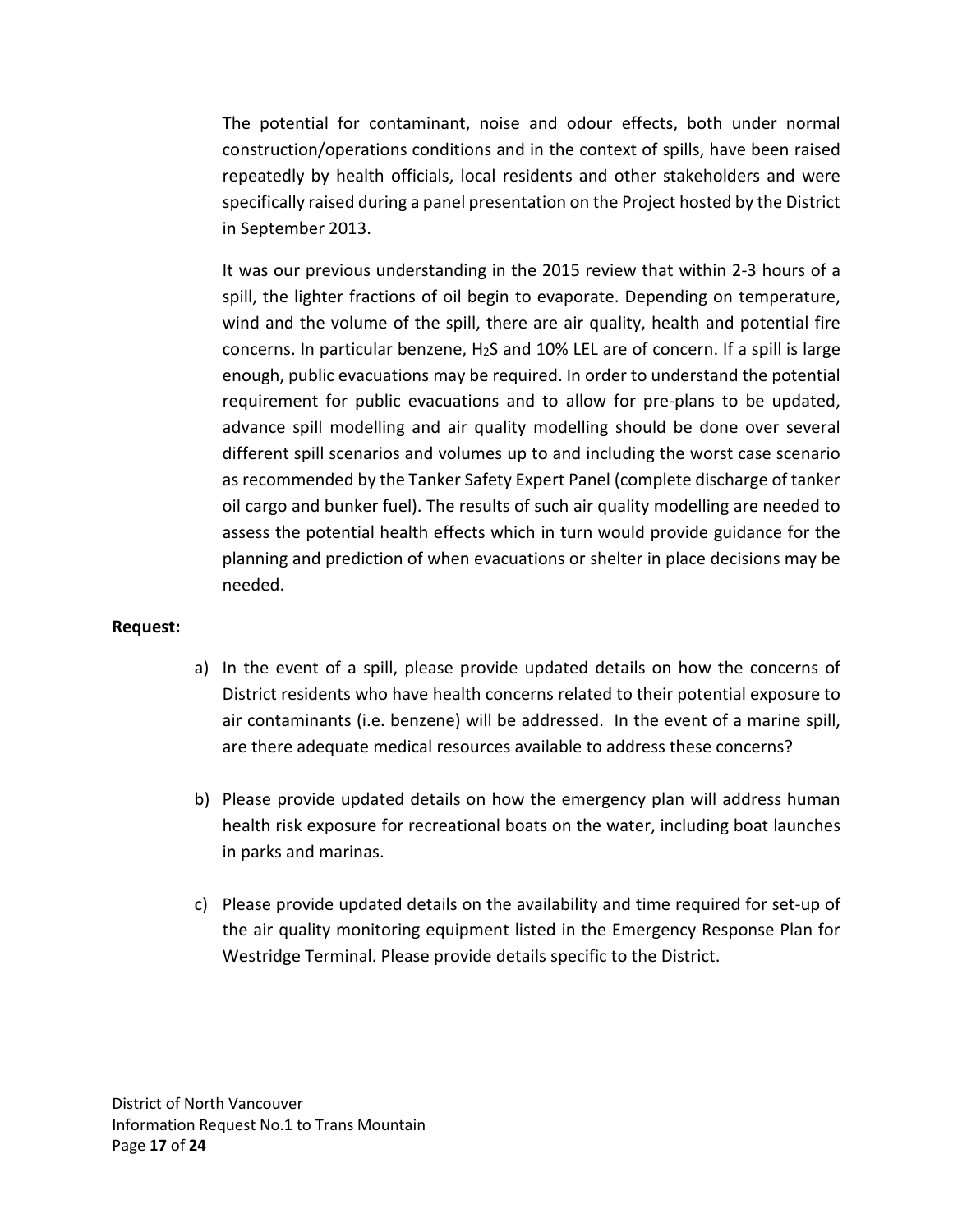#### **14. Updating Spill Response**

**Reference: A95299-20, Department of Justice (on behalf of various Federal Departments and Agencies), Opening statement and direct evidence Emergency Response Plan - Westridge Marine Terminal (A4D3F1) A Review of Canada's Ship-Source Oil Spill Preparedness and Response Regime - Setting the Course for the Future, Nov. 2013, Transport Canada, pp. 14-15** 

**Preamble:** The most densely populated communities in British Columbia live on the shores of Burrard Inlet. The District has approximately 13,000 residents living within 4 kilometres of Westridge Marine Terminal. A land based or marine spill and/or vessel fire in Burrard Inlet has the potential to affect the residents and surrounding environment in the District.

> Both references above allude to acquiring local government assistance in the event of an emergency. Reference (i) – Public Evacuation specifically states that "…duties will be turned over to local response agencies as soon as possible". This indicates that the North Shore Emergency Management Office (NESEM), RCMP and the District Fire Department are expected to play a primary role in responding to an emergency relating to Trans Mountain's operations. All three North Shore municipalities work together collaboratively on emergency planning and response. NSEM currently maintains evacuation pre-plans for the three municipalities.

> Recommendation #1 from the Tanker Safety Expert Panel states that Transport Canada should require response organizations to have in place the arrangements for cascading resources and mutual assistance agreements necessary to address a worst-case discharge in their areas of response. The Panel defines a "Worst-Case Discharge" as "a complete discharge of a tanker's oil cargo along with its bunker fuel, or for a non-tanker vessel, the complete release of its bunker fuel".

> The MIDOSS Project is a model of the impact of dilbit and oil spills in the Salish Sea that is a three year project funding by the Marine Environmental Observation, Prediction and Response (MEOPAR) Network of Centres of Excellence and by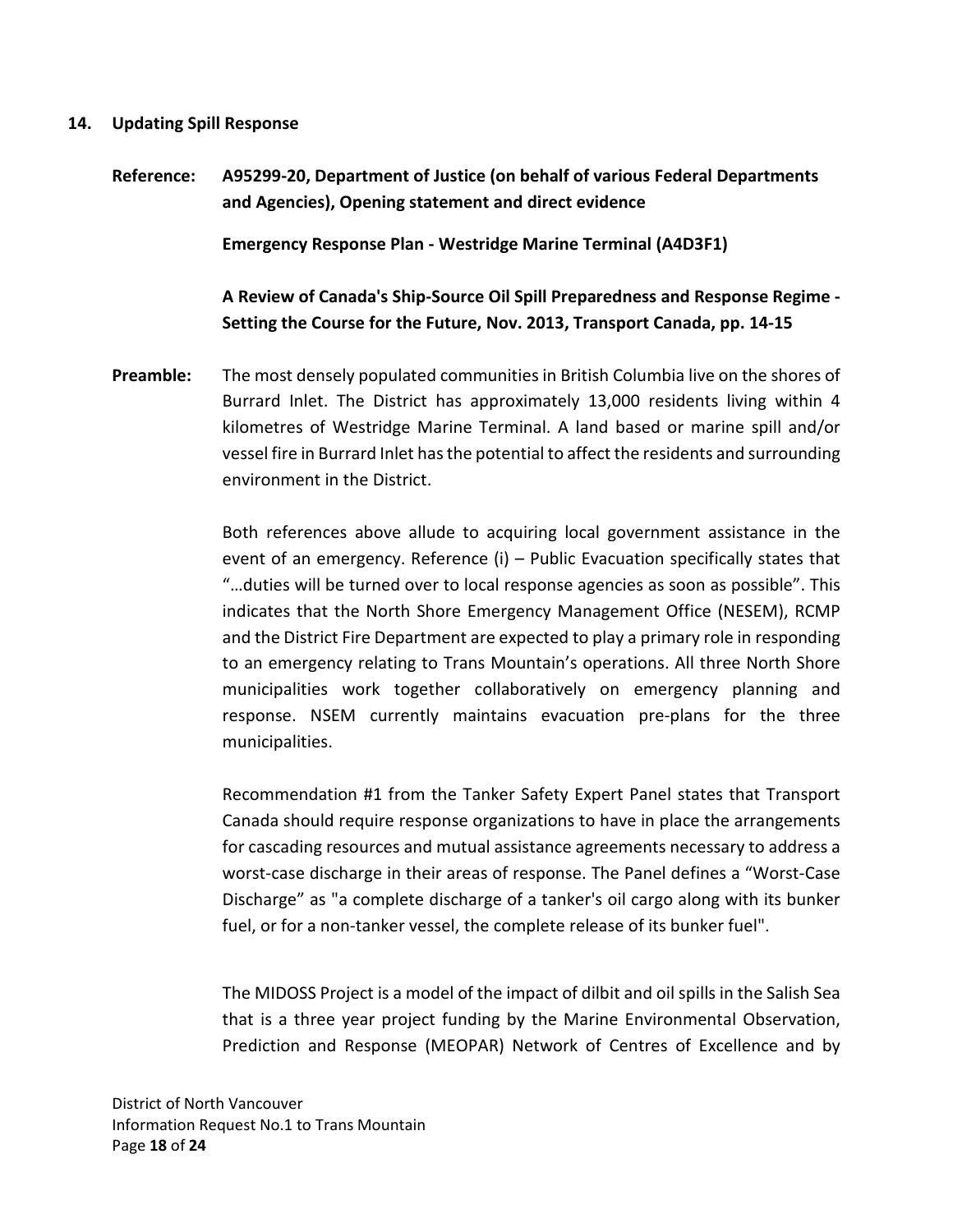Ocean Networks Canada (ONC). This project seeks to improve scientific knowledge and tools to support evidence-based planning for oil spills. The Salish Sea and coastal communities are at risk of marine oil spills from various ship sources, including tankers carrying diluted bitumen (dilbit), which are projected to increase.

The initial NEB review identified that there were two different models that look at spill modelling and air quality impacts – the work undertaken by Trans Mountain and the work undertaken by Metro Vancouver. There are different results and the modelling is based on different size spill events.

## **Request:**

- a) Will spill modelling currently underway with the MIDOSS Project (OPP) be conducted for a worst-case scenario? Will there be a review of Trans Mountain's Emergency Response Plan using these scenarios to review the requirements specified by the federal Tanker Safety Expert Panel for a worst-case spill response scenario?
- b) In light of updates from the federal agencies and increased knowledge of the fate and behavior of dilbit, would an emergency related to a marine vessel in Burrard Inlet, such as an oil spill into the water and/or vessel fire on the water, have any updated requirements for public evacuations or shelter in place in the District? If so, please provide details on the range of emergency scenarios that could require public evacuation or shelter in place in the District.

## **15. Air Quality Risk and Response**

**Reference: A95299-20, Department of Justice (on behalf of various Federal Departments and Agencies), Opening statement and direct evidence**

**A96510-1 Condition 6 Commitment Tracking Table V.20 Nov 2018 A6L8G8**

**Air Quality and Emergency Evacuations / Shelter in Place Reference:**

**(i) Planning Protective Action Decision-Making: Evacuate Or Shelter-In-Place? http://emc.ornl.gov/publications/PDF/ornl\_2002\_144.pdf**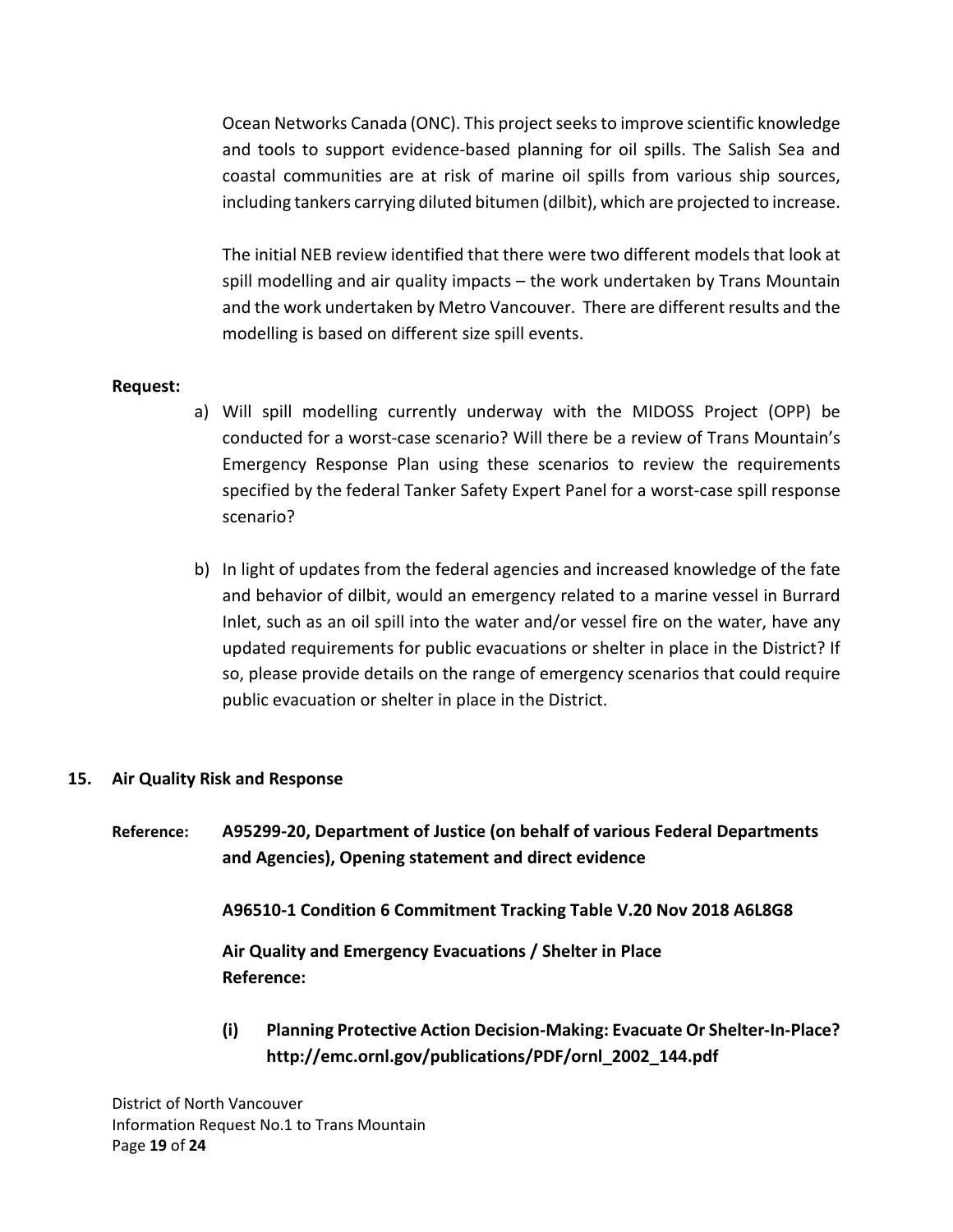# **(ii) Emergency Response Plan - Westridge Marine Terminal: Sections 8 & 9 (A4D3F1)**

**Preamble:** The most densely populated communities in British Columbia live on the shores of Burrard Inlet. The District has approximately 13,000 residents living within 4 kilometres of Westridge Marine Terminal. Ref. (i) states, "Deciding whether to evacuate or to shelter-in-place is one of the most important questions facing local emergency planners responding to a toxic chemical release. That such a complex decision with such important potential consequences must be made with such urgency places tremendous responsibility on the planners and officials involved."

The Table of Commitments (Nov 2018) includes:

112. Trans Mountain is committed to engaging with the District of North Vancouver on the notification process regarding an unlikely event of a release. This has been superseded by the Emergency Response Plans.

774. Trans Mountain committed to the Province of BC that as part of the Emergency Management Program (EMP), Trans Mountain will review information regarding shelter-in-lace to ensure suitable messaging is incorporated into response plans and public awareness materials. It is noted that this has been superseded by NEB Conditions and that the planning process for NEB C-123 and C-125 will include the review of public safety messaging and the appropriate updates to response plans and public awareness materials.

309. Trans Mountain made a commitment to the District of North Vancouver to install a new ambient air quality monitoring station at the Westridge Marine Terminal related to District of North Vancouver I.R. No. 1.5.03d. This has been superseded by NEB Condition 52. There is a requirement for an Air Quality Management Plan for Westridge Marine Terminal. DNV has significant concerns about possible vapour cloud or plume that would result from oil spill in Burrard Inlet and would pose significant risk to health and safety of first responders and the public. Ongoing air quality monitoring and mechanism for rapid communication of any risk to local government must be in place with consultation with the North Shore Emergency Management input.

In terms of long-term health effects related to the Trans Mountain Expansion Project, diesel particulates from increased marine traffic are significant and are a concern for the Burrard Inlet air shed. Increased marine traffic will increase the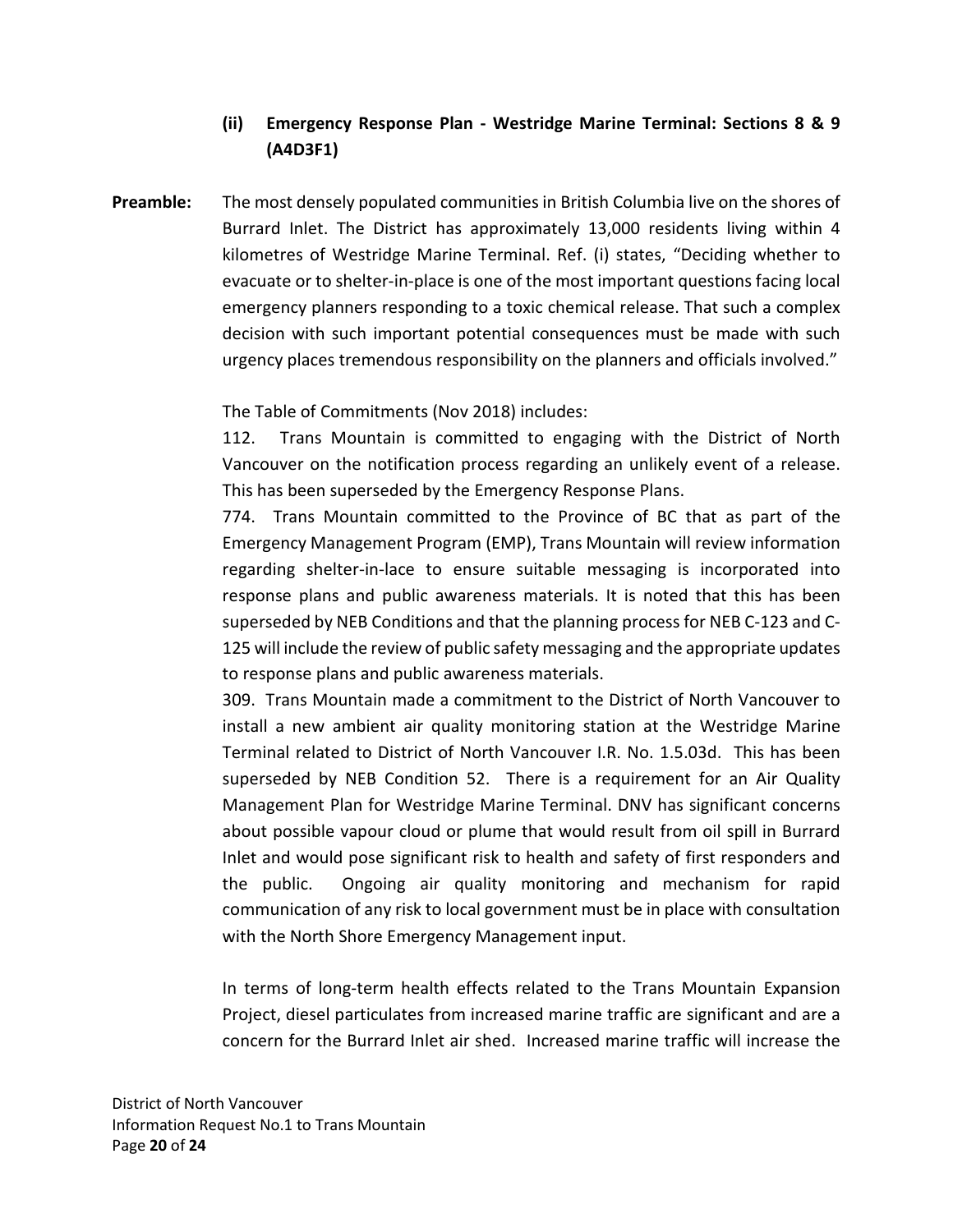population's exposure to hydrocarbon particulate matter. Diesel particulates are carcinogenic, linked to respiratory illness, and are responsible for 66% of the lifetime cancer risk in the Metro Vancouver region. Fugitive vapours from tankers are also of concern.

## **Request:**

- a) What is the updated plan for air quality monitoring equipment as requested by the District?
- b) What is the proposed timing of the planning process for NEB C-123 and C-125? Will the review of public safety messaging and the appropriate updates to response plans and public awareness materials be included?
- c) What is the planned timing for consultation with local governments on the Westridge Air Quality Monitoring Plan (NEB Condition 52)?
- **Preamble:** With respect for the need for computer modelling, Ref. (i) states, "Computer simulation models may be necessary to support these detailed analyses because the problem is too complex or has too many dimensions to analyze on paper. If models are utilized, it is important that the analyst and people using the results of the analysis are familiar with the assumptions of the model(s), understand the general nature of how the model works and understand the limits and uncertainty of the model and its results. This includes the person(s) legally responsible for making the protective action recommendation and decision. If this decision maker(s) does not understand or trust the analyses that were performed during planning, an inappropriate recommendation could result".

#### **Request:**

- a) In the event of an emergency, what detailed analyses will be done by Trans Mountain to provide input to local emergency planners to inform the decision making for evacuation or shelter-in-place for District residents who could be exposed to potential health impacts?
	- (i) How will this information be provided to first responders during an emergency?

District of North Vancouver Information Request No.1 to Trans Mountain Page **21** of **24**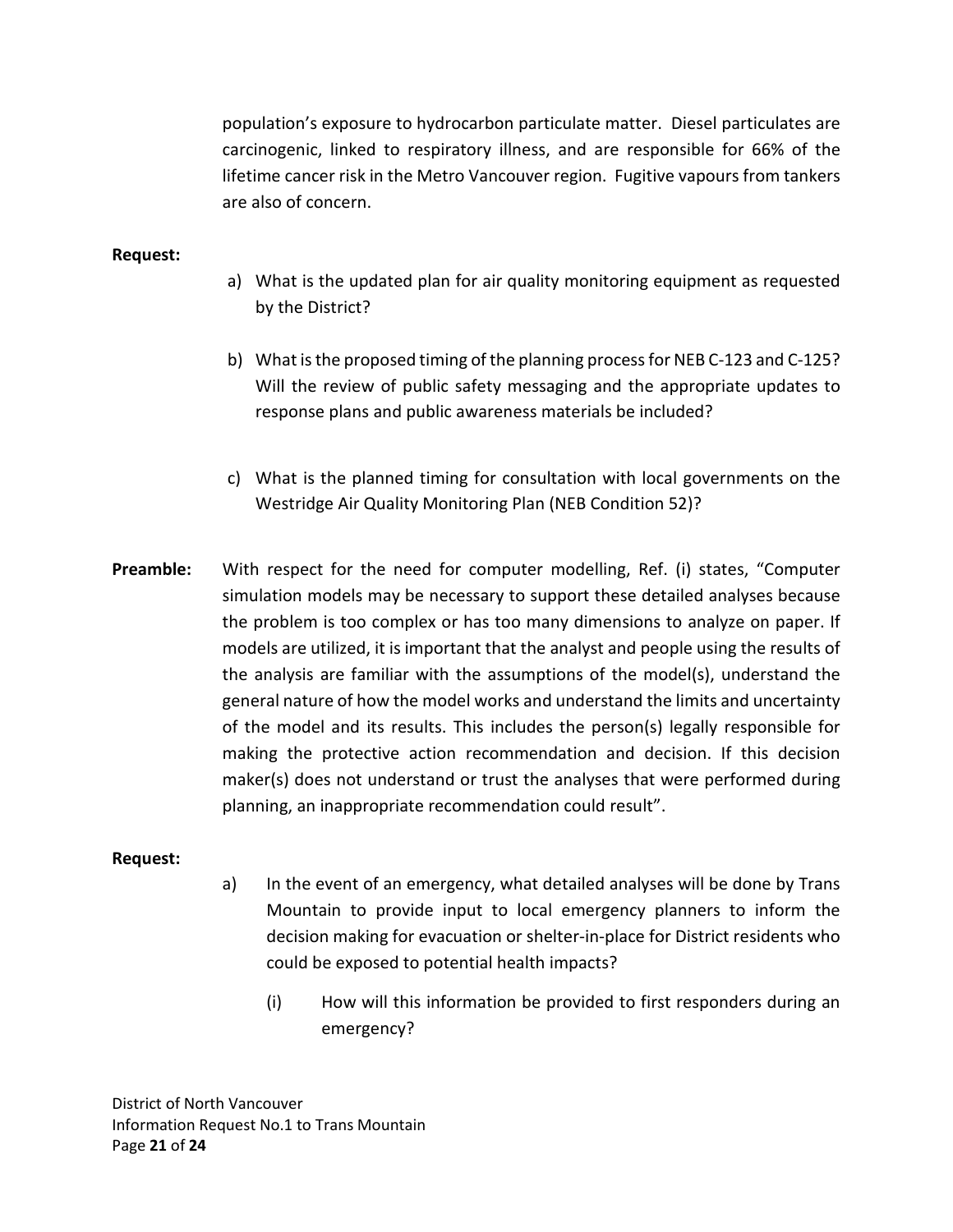- (ii) What is a time estimate for the availability of outputs from the computer simulation models?
- (iii) How many different scenarios have already been tested and do they include a worst case scenario as defined by the Expert Panel for Tanker Safety under challenging weather conditions?
- b) Please provide additional details on how decisions would be made for District residents to evacuate or shelter in place. Who makes this decision in the first few hours of the emergency response?

## **16. Submerged Oil Response**

# **Reference: A95299-20, Department of Justice (on behalf of various Federal Departments and Agencies), Opening statement and direct evidence**

- (i) Application Volume 7, Risk Assessment and Management of Pipeline and Facility Spills, Section 4.8.2.5 Spill Response Tactics Properties (A3S4V5)
- (ii) Composition and Marine Spill Behaviour, Fate and Transport of Two Diluted Bitumen Products from the Canadian Oil Sands: http://www.ec.gc.ca/scitech/6A2D63E5-4137-440B-8BB3- E38ECED9B02F/1633\_Dilbit%20Technical%20Report\_e\_v2%20FINALs.pdf
- (iii) Emergency Response Plan; Westridge Marine Terminal; Section 4.6 Response Tactics for Shorelines p. 8 of 15 Section 4.7 Response Tactics for Sunken or Submerged Oil (A4D3F1)

## **A77045-1 NEB Board Report Recommendation for Trans Mountain Expansion Project – OH-001-2014**

**Preamble: "**The Board is of the view that depending on weathering state and environmental conditions, spilled diluted bitumen could be prone to submergence in an aquatic environment. A number of parties filed evidence confirming this view. This potential for submergence must be considered in response planning."

> The District is located along Burrard Inlet and Indian Arm. Water circulation in the Burrard Inlet-Indian Arm system is basically estuarine with lower salinity surface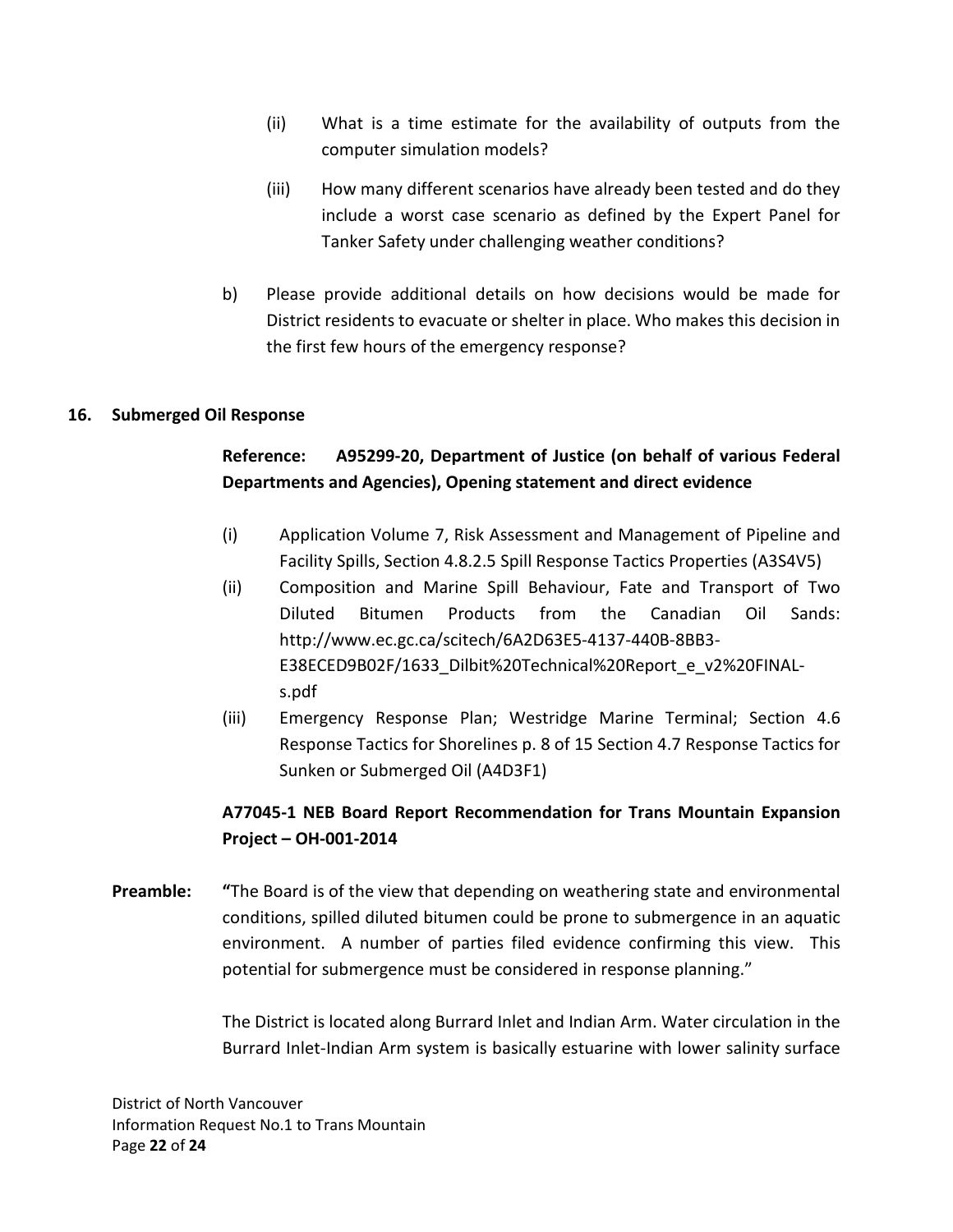waters flowing down the inlet overlying more saline waters at depth entering from the Strait of Georgia. There are a number of unique conditions in the Burrard Inlet-Indian Arm system, including areas of turbulent mixing in the vicinity of the First and Second Narrows. In Reference (ii), the information on the composition and marine spill behavior of diluted bitumen indicates that it has the potential to sink when mixed with sediments and organic matter with wave action. Reference (iii) differentiates between submerged oil (lies below the surface of the water) and sunken oil (product on the bottom). Oil that has fallen below the surface can also resurface elsewhere.

As new information available since the initial NEB review, the federal government has improved its understanding of the fate and behavior of petroleum products, including diluted bitumen, should they spill into fresh or marine waters. With respect to diluted bitumen specifically, federal scientists have communicated that they have made considerable progress, including peer-reviewed and guidance documents on oil fate and behavior, physical/chemical properties, petroleum forensics, spill countermeasures, field response, remote sensing, and oil spill modelling.

#### **Request:**

- a) Please provide an updates on the expected behavior of diluted bitumen based on the additional research undertaken by the federal departments on the expected fate and behavior of diluted bitumen in the event of marine spill. Does this change the original assessment in the discussion of the potential for submerged or sunken diluted bitumen product in the vicinity of Cates Park, the Conservation Area at Maplewood Flats, in and around the First and Second Narrows Bridges and in the entrance to Indian Arm.
- b) Please describe the anticipated efficacy (e.g. % of submerged and sunken oil recovered) and limitations (conditions in which it cannot be used, (e.g. depth of water, weather, etc.) for the cleanup techniques.
- c) Please provide any updated details on field studies or documented examples that demonstrate the physical recovery of submerged or sunken diluted bitumen from an actual spill event.